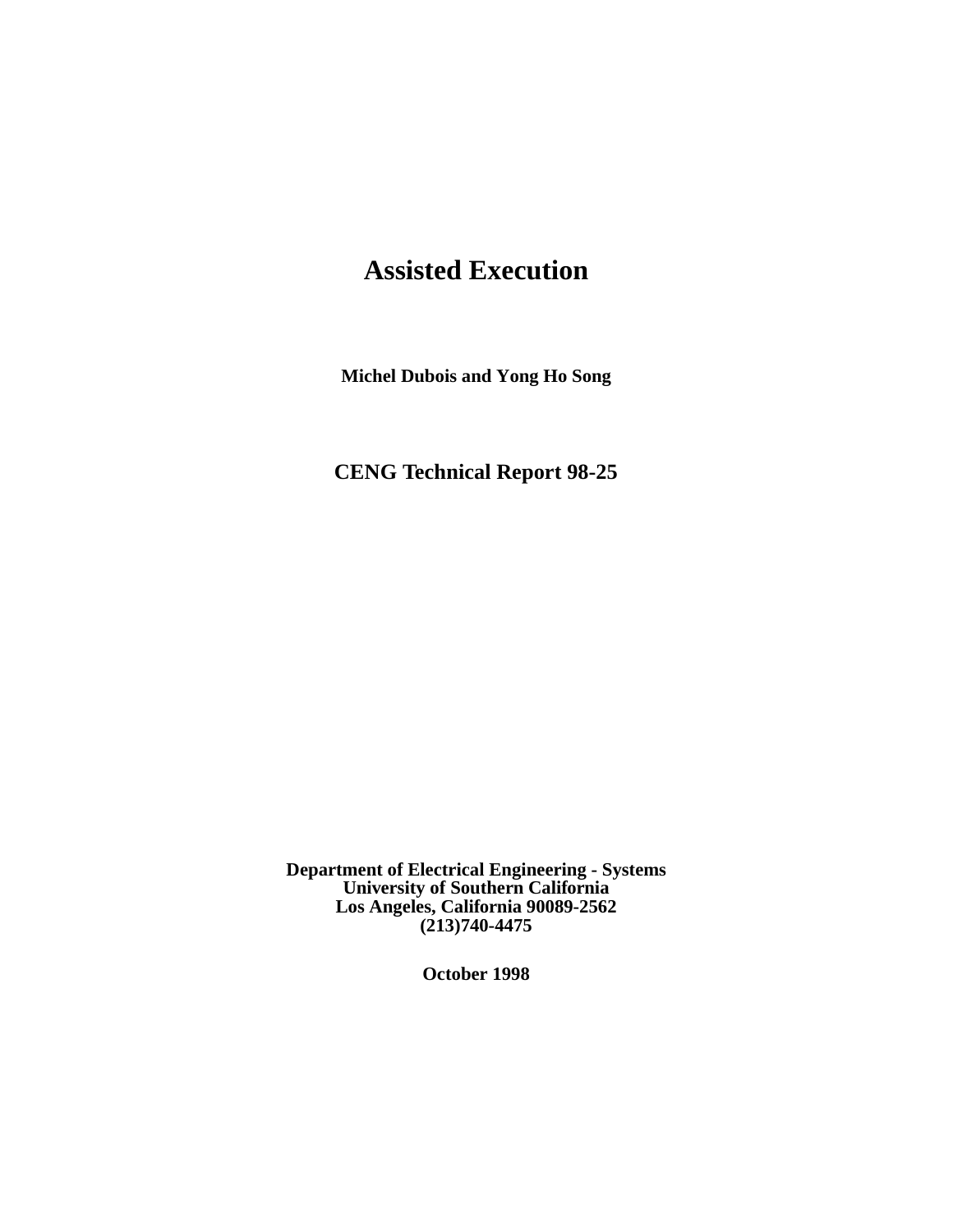# **Assisted Execution**

# **Michel Dubois and Yong Ho Song**

Department of Electrical Engineering - Systems University of Southern California Los Angeles, California 90089-2562 (213)740-4475 Fax: (213) 740-7290 {dubois, yongho}@paris.usc.edu

## **Abstract**

We introduce a new execution paradigm called *assisted execution*. In this model, a set of auxiliary "assistant" threads, called *nanothreads,* is attached to each thread of an application. Nanothreads are very lightweight threads which run on the same processor as the main (application) thread and help execute the main thread as fast as possible. Nanothreads exploit resources that are idled in the processor because of dependencies and memory access delays.

Assisted execution has the potential to alter the current trade-offs between static and dynamic execution mechanisms. Nanothreads can monitor and reconfigure the underlying hardware, can emulate hardware and can profile applications with little or no interference to improve the program on-line or off-line.

We demonstrate the power of assisted execution with an important application, namely data prefetching to fight the memory wall problem. Simulation results on several SPEC95 benchmarks show that sequential and stride prefetching implemented with nanothread technology performs just as well as ideal hardware prefetchers.

**Keywords**: Multithreading, prefetching, ILP processors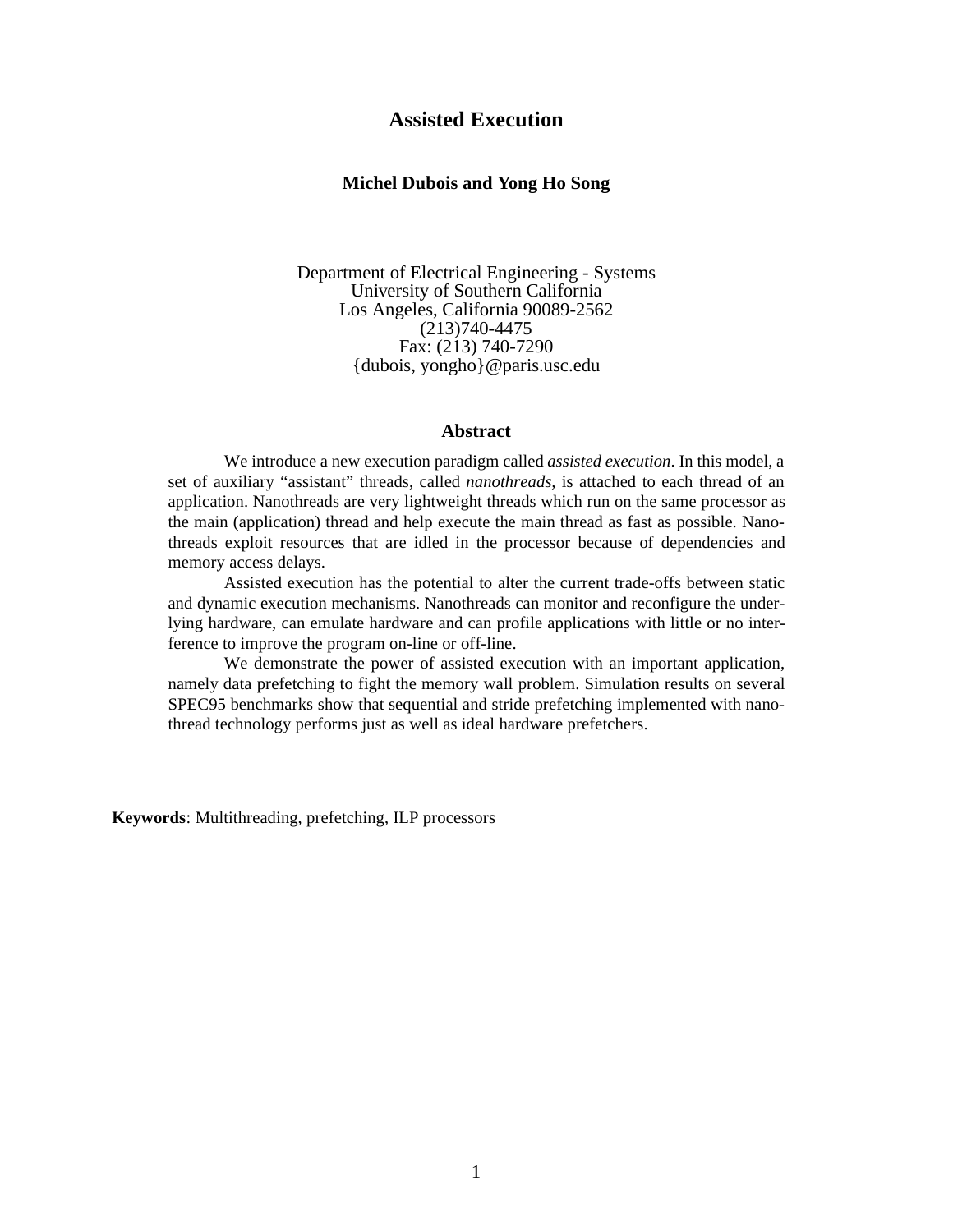# **Assisted Execution**

#### **Abstract**

We introduce a new execution paradigm called *assisted execution*. In this model, a set of auxiliary "assistant" threads, called *nanothreads,* is attached to each thread of an application. Nanothreads are very lightweight threads which run on the same processor as the main (application) thread and help execute the main thread as fast as possible. Nanothreads exploit resources that are idled in the processor because of dependencies and memory access delays.

Assisted execution has the potential to alter the current trade-offs between static and dynamic execution mechanisms. Nanothreads can monitor and reconfigure the underlying hardware, can emulate hardware and can profile applications with little or no interference to improve the program on-line or off-line.

We demonstrate the power of assisted execution with an important application, namely data prefetching to fight the memory wall problem. Simulation results on several SPEC95 benchmarks show that sequential and stride prefetching implemented with nanothread technology performs just as well as ideal hardware prefetchers.

# **1. Introduction**

Dynamically-scheduled superscalar processors exploit instruction-level parallelism (ILP) to speed-up the execution of programs. However, because of control and data dependencies and memory access penalties, large amounts of hardware and compiling efforts reap small performance gains, often resulting in vast underutilization of the hardware. Processor multithreading, and more specifically *simultaneous multithreading*, is a very promising approach to deal with these technological trends. In this approach, several threads are scheduled at the same time and compete for issue slots in the processor, reducing the impact of control and data dependencies in each thread on the CPI [23][24].

When the threads belong to independent tasks each thread may run slower because of resource conflicts with its peers; for example, running more independent threads on the same processor leads to more cache misses and memory latency to hide, which, in turns, calls for more threads. The threads may also be part of the same application, in which case the application runs faster. However, if a compiler decomposes an application into *N* concurrent threads and if each processor needs *k* threads to run efficiently, then the number of useful processors in a multiprocessor configuration is limited to *N*/*k*.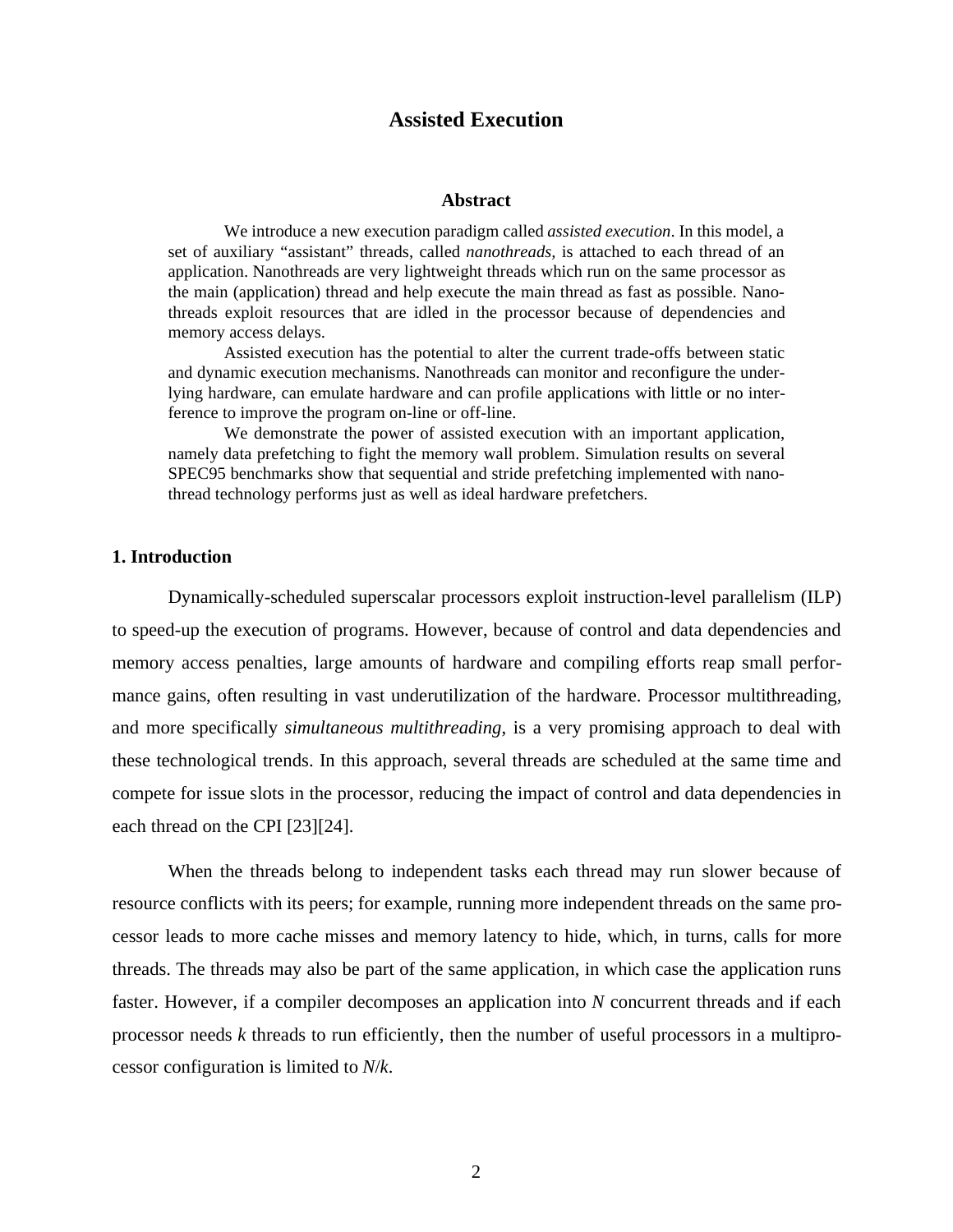Another approach to exploit the abundant hardware resources of a multithreaded processor is to create more work to facilitate and accelerate the execution of each application thread. This extra work is executed by a set of auxiliary "assistant" threads called *nanothreads* and attached to each application thread. Nanothreads are very lightweight threads which run on the same processor as the main (application) thread, share its memory and may share its registers and its execution stack. Nanothreads exploit resources that are idled in the processor because of dependencies and memory access delays. This new execution paradigm is called *assisted execution*.

Under assisted execution, the compiler or programmer can create nanothread code customized to the dynamic properties of application programs. Nanothreads can monitor and reconfigure the underlying hardware, can emulate hardware and can profile applications with little or no interference to improve the program on-line or off-line. In a nutshell, assisted execution has the potential to alter the current trade-offs between static and dynamic execution mechanisms.

In this paper, we develop the concept of assisted execution and apply it to an important problem: attacking the memory wall problem by stride and sequential prefetching. We first introduce the execution model, and describe a possible architecture to support it in Section 2. Sections 3 and 4 elaborates on the architecture simulation model, and the sequential and stride prefetching mechanisms. The experimental methodology is given in Section 5. The simulation results comparing nanothread-based and ideal hardware prefetchers are then presented and discussed in Section 6. Finally, we review related work and conclude in Sections 7 and 8.

# **2. Execution Model and Architecture for Assisted Execution**

#### **2.1. Execution Model**

We attach a collection of *nanothreads* to each main (application) thread. The main thread carries the computation as in a traditional environment, while the nanothreads do all the work necessary to monitor the main thread execution and possibly effect changes to improve its performance. A main thread and its nanothreads run on the same processor. Nanothreads can be started by main thread code or, as we will see, by *nanotraps*, a lightweight trapping mechanism. They interact with the main thread by sharing memory, and possibly registers and execution stack.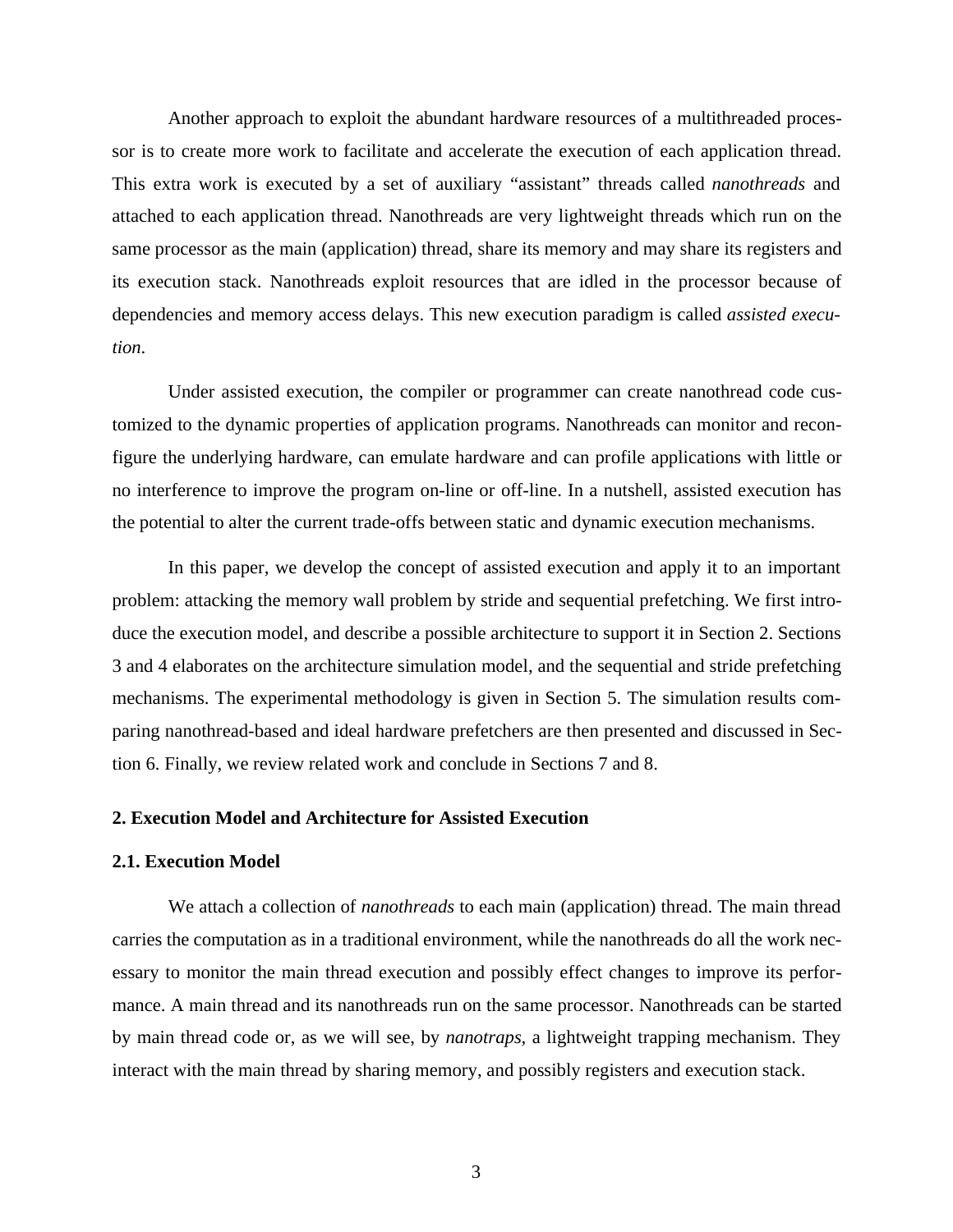#### **Figure 1. Decomposition of a Process into Threads and Nanothreads**



Figure 1 illustrates the case where an application has been decomposed into N main threads running on N processors and seven nanothreads are attached to each thread. Whereas the figure seems to imply an homogeneous system, nothing prevents programmers to design nanothreads customized to different compute nodes in an heterogeneous system.

In conventional multithreading [21], an active thread is characterized by the state of its register file, its program counter, and its execution stack. Since we want the main thread and its nanothreads to interact at the lowest possible level, while allowing them to execute different instructions, they should be able to share memory, registers and execution stack, but should have independent program counters. A possible organization for the integer register file is shown in Figure 2 for a processor supporting 7 nanothreads. The threads have access to 32 general-purpose registers; however 4 of these registers are private (registers 28 to 31), while 28 are shared (registers 0 to 27). Thus the total number of integer registers is 60. This organization gives some private workspace to each thread. The same organization may apply to the floating-point register file.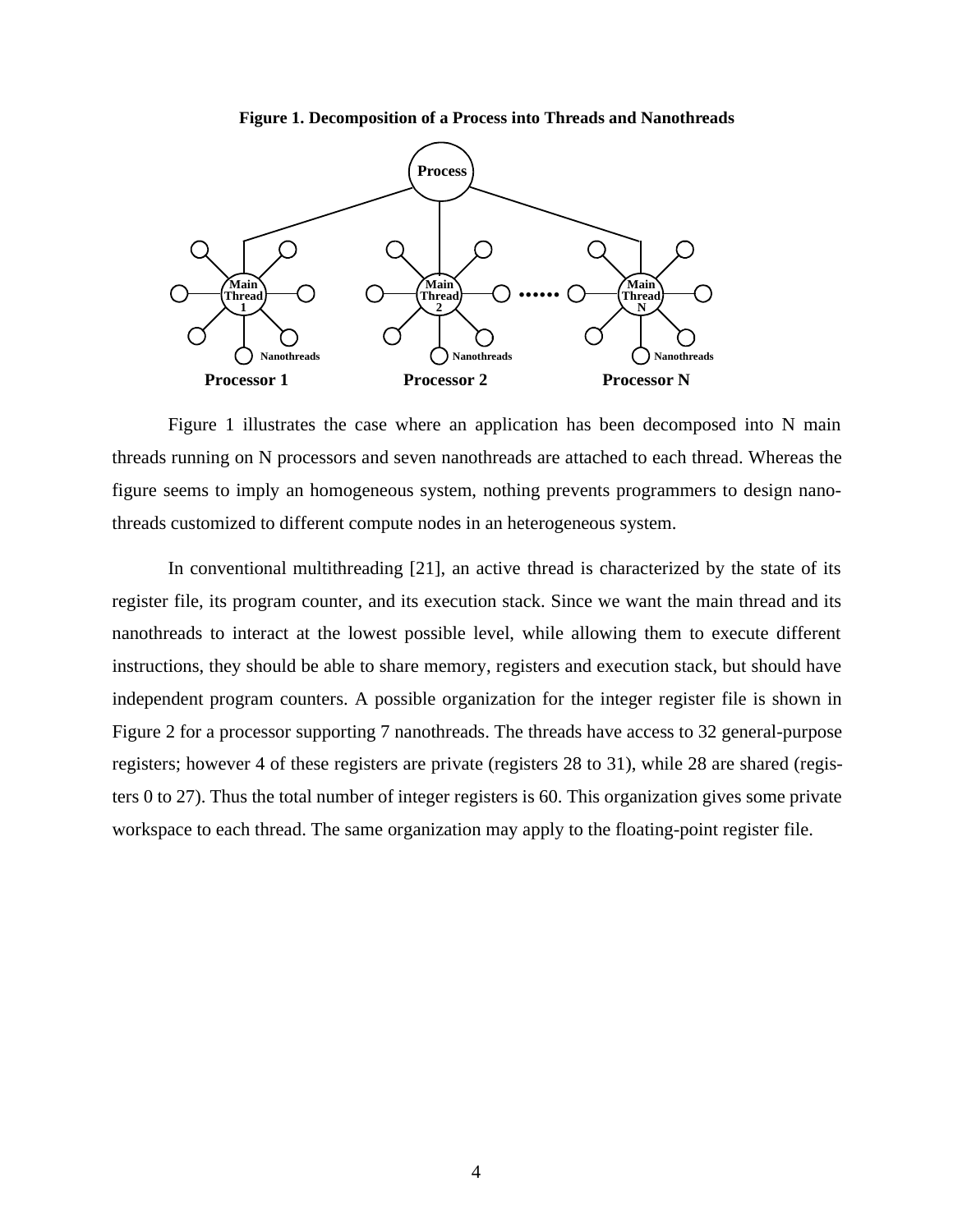| $(R0-R27)$<br>shared registers                 |
|------------------------------------------------|
| R <sub>28</sub> -R <sub>31</sub> (main thread) |
| $R28-R31$ (nanothread(0))                      |
| $R28-R31$ (nanothread(1))                      |
| $R28-R31$ (nanothread(2))                      |
| R28-R31 (nanothread(3))                        |
| $R28-R31$ (nanothread(4))                      |
| $R28-R31$ (nanothread(5))                      |
| $R28-R31$ (nanothread(6))                      |

**Figure 2. Possible Integer Register File Implementations**

If the main thread and its nanothreads do not share execution stacks, they can execute unrelated pieces of code and have some level of protection from each others' execution. However, this generality comes with a cost in increased complexity in terms of synchronization and sharing registers across contexts. On the other hand, if the main thread and its nanothreads are restricted to sharing the same execution stack these issues are greatly simplified but their functionality is limited such that a nanothread can only execute within the scope of the function in which it is created. Threads sharing the same execution stack are referred to as *tightly-coupled* whereas threads having independent execution stacks are said to be *loosely-coupled*. In this paper a main thread and its nanothreads are tightly-coupled.

To illustrate the problems, consider the simple Fortran DO-loop shown in Figure 3. Assume that we create three nanothreads at the start of the loop to prefetch blocks of A, B, and C and that the loop index N is allocated to a register, which is known and shared by the three nanothreads. In Figure 3(a), tightly-coupled threads will do, since the main thread remains in the same context and the nanothreads are simple enough that they do not use function or subroutine calls. However, in Figure 3(b), a function FUNCT() is called in the main thread, which may use the register allocated to N. Thus, if the threads are tightly-coupled, the main thread must prevent its nanothreads from accessing N during the execution of the function. Moreover, if the prefetch algorithm is somewhat complex and requires a function call itself, sharing the same stack will cause the execution to become unpredictable, because return addresses from different nanothreads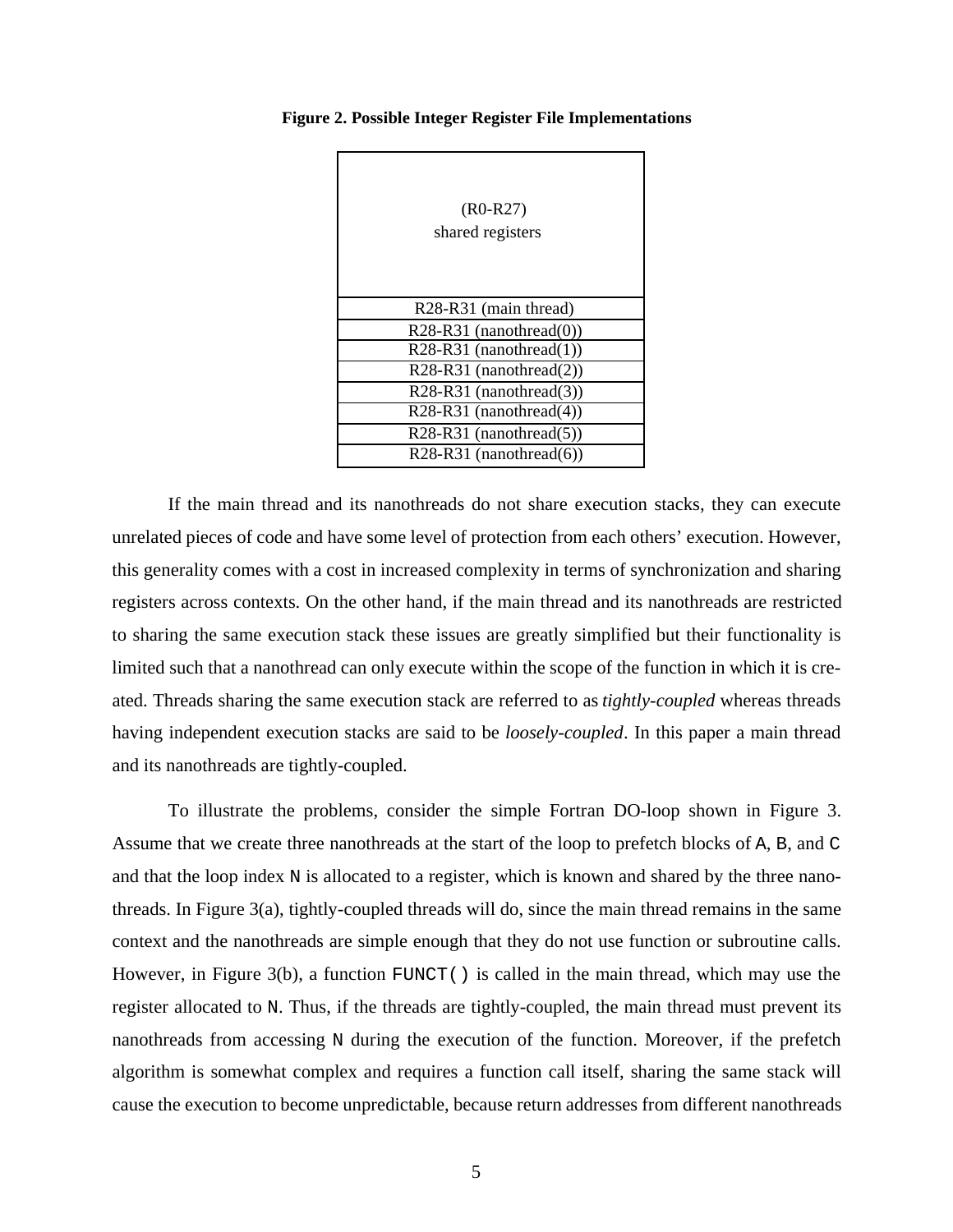will be mixed on the shared stack.

```
Figure 3. Codes Illustrating the Need for Both Tightly and Loosely-coupled Threads
```

|     | (a)                               |     | (b)                               |
|-----|-----------------------------------|-----|-----------------------------------|
| 100 | CONTINUE                          | 100 | CONTINUE                          |
|     | $B[N]=A[N+1]$                     |     | $B[N]=A[N+1]$                     |
|     | $C[N] = C[N-1]$                   |     | $C[N] = C[N-1]$                   |
|     | $A[N] = B[N] + C[N]$              |     | $A[N] = B[N] + FUNCT(C[N])$       |
|     | $N$ CREATE (Prefetch ( $C[N+1]$ ) |     | N CREATE(Prefetch(C[N+1])         |
|     | $N$ CREATE (Prefetch (B[N+1])     |     | $N$ CREATE (Prefetch (B[N+1])     |
|     | $N$ CREATE (Prefetch $(A[N+1])$ ) |     | $N$ CREATE (Prefetch $(A[N+1])$ ) |
|     | DO 100 N=1,200                    |     | DO 100 N=1,200                    |
|     |                                   |     |                                   |

The example of Figure 3(a) also illustrates the need to synchronize the main thread and its nanothreads. If the prefetching nanothreads are not executed fast enough, they could read the index of subsequent loop iterations. General-purpose synchronization mechanisms between the main thread and its nanothreads could include timestamps, synchronization registers, hardware flags or memory-based locks.

# **2.2. Processor Architecture**

Processor architectures in which multiple threads can run concurrently can support assisted execution. For example, a microprocessor in which one nanothread can be tightly-coupled with a main thread is described in  $[7]^1$ . The processor is a VLIW (Very Long Instruction Word) processor, and, whenever the processor stalls on the main thread, it automatically begins fetching instructions from the nanothread. The modifications to the processor needed to support the nanothread is minimal.

Our focus in this paper is on dynamically scheduled, ILP processors, exemplified by the MIPS R10000 [13], shown in Figure 4 with some modifications to support assisted execution. To allow concurrent execution of one main thread and several nanothreads, the processor must have one *main PC* statically dedicated to the main thread context and several *nano-PCs*, dynamically allocated to nanothreads. In each cycle, the instruction fetch unit selects one of the active threads and fetches several instructions at a time from that thread. Multiple instructions are decoded and then sent to several instruction queues. Once its operands are available an instruction can be issued to its execution unit. Instructions finish their execution in the retirement buffer where they

<sup>1.</sup> The term *nanothread* was adopted from this paper.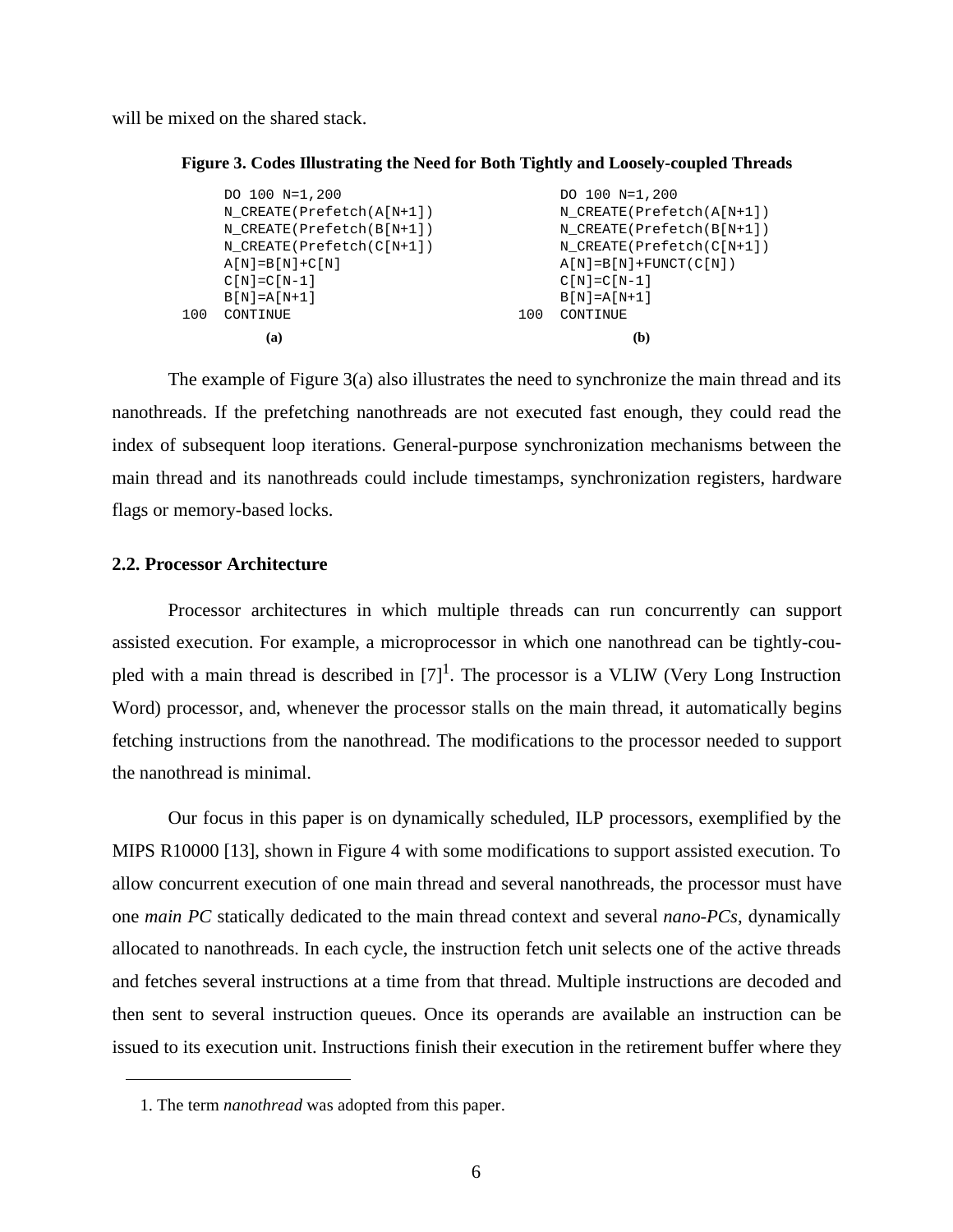wait for their turn to retire in the program order of their thread.



**Figure 4. ILP Processor with Support for Nanothreads**

#### **2.3. Nanotraps**

To implement precise exceptions, the MIPS R10000 identifies the faulting instruction at the retirement stage, prevents it from retiring and aborts all subsequent instructions in program order. The time taken by an exception is divided into four major components. The first is the delay from the exception event to the detection in the retirement stage. The second is the time required to save the processor context so that the trap handler can run. The third is the execution time of the exception handler, and the fourth is the time to restore the saved process context. Because the overhead of traditional exceptions is so large in ILP processors, they must occur rarely, which prevents their widespread use for dynamic execution mechanisms. Another restriction is that only one exception handler can be executed at a time.

With the support for nanothreads, we implement *nanotraps,* a form of lightweight traps. Nanotraps are triggered on selectable hardware events occurring in the main thread, such as cache misses, cache invalidations, or completion signal from an autonomous hardware machine. When a nanotrap is triggered somewhere in the processor, it is immediately taken by the hardware. The hardware selects a nano-PC (if any one is free) and allocates it to the nanotrap handler. Since the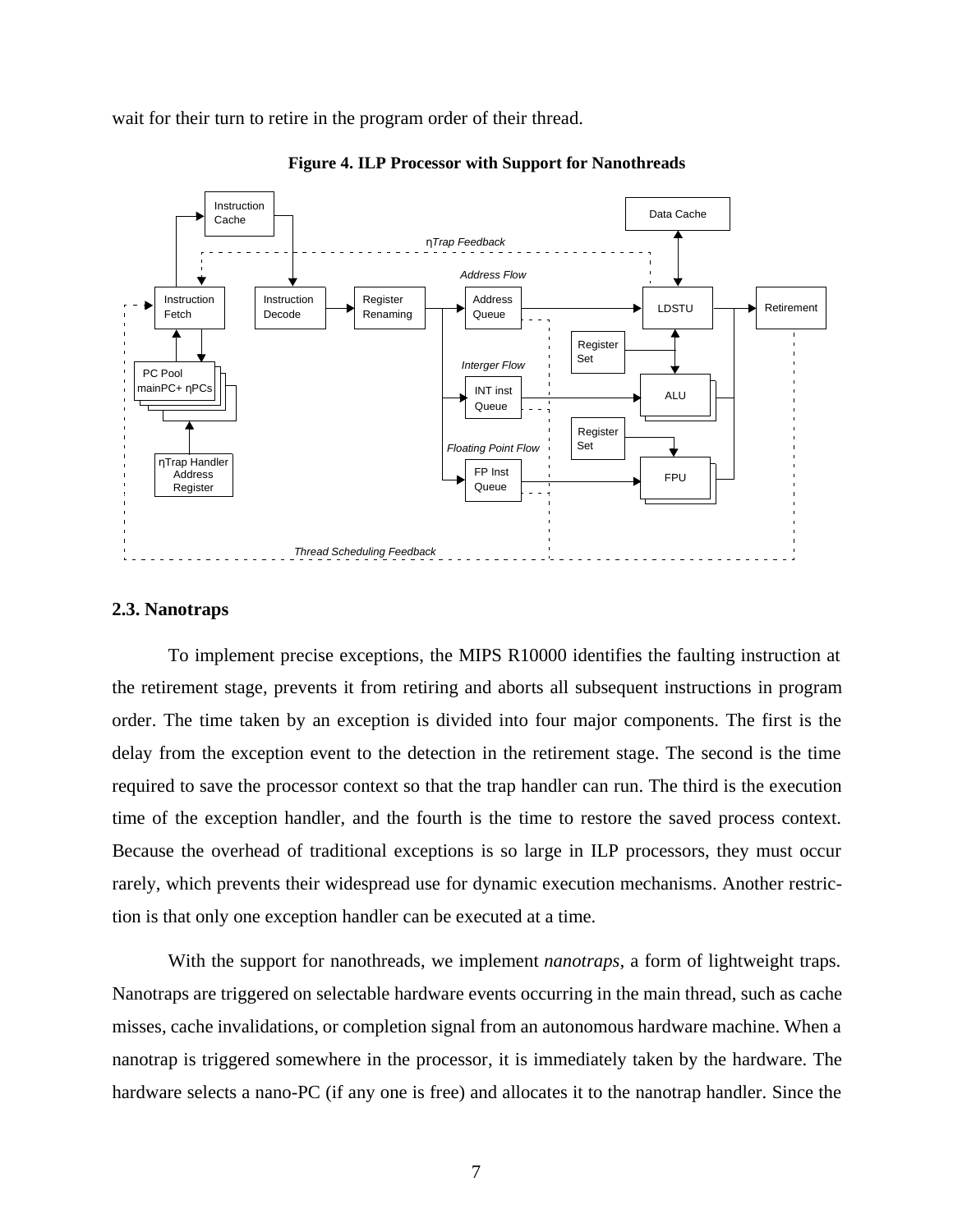handler runs in a nanothread, the processor does not switch context at the occurrence of a nanotrap. Rather, the main thread continues executing in the pipeline if it can, while a nanothread executes the nanotrap handler using resources not held by the main thread.

Nanotraps can be *synchronous* or *asynchronous*. In the synchronous case, the main thread is blocked until the handler is finished. An asynchronous nanotrap simply spawns a new nanothread. Whether an asynchronous nanotrap is blocking or not depends on what happens when all nano-PCs are busy at the time of the trap: It is blocking if the hardware stalls the main thread until a nano-PC is available and it is non-blocking if the nanotrap is simply ignored. Blocking asynchronous nanothreads are useful when the nanotrap cannot be ignored, for example if the nanotrap responds to the overflow of an event counter. In many cases, such as prefetching, non-blocking asynchronous nanotraps are sufficient.

To demonstrate the effectiveness of assisted execution, we have developed a simulator of a processor for assisted execution. Then we have implemented and evaluated sequential and stride prefetching schemes using prefetching nanothreads triggered by nanotraps. In the next section, we describe the specific details of the architecture simulated.

## **3. Detailed Architecture Model**

Referring to Figure 4, we first define some terms. An instruction is *ready* for execution when all its register operands are available, either in a register or through forwarding. A ready instruction in an instruction queue *issues* when it starts execution. Arithmetic instructions are *completed* when their execution is finished in the assigned execution unit. Load instructions are *completed* when the data is returned and forwarded to the dependent instructions. The target register of an arithmetic or load instruction is not updated until the instruction *retires* in the *retirement* unit. Instructions must retire in program order. Store instructions are *completed* when they retire and update the cache.

In every cycle, the Instruction Fetch Stage (IFS) selects one PC, decides the number of instructions to fetch, fetches the instructions, and sends them to the instruction decode stage. Two simplifications have been made in our model. First, instructions always hits in the instruction cache and, second, branch prediction is perfect.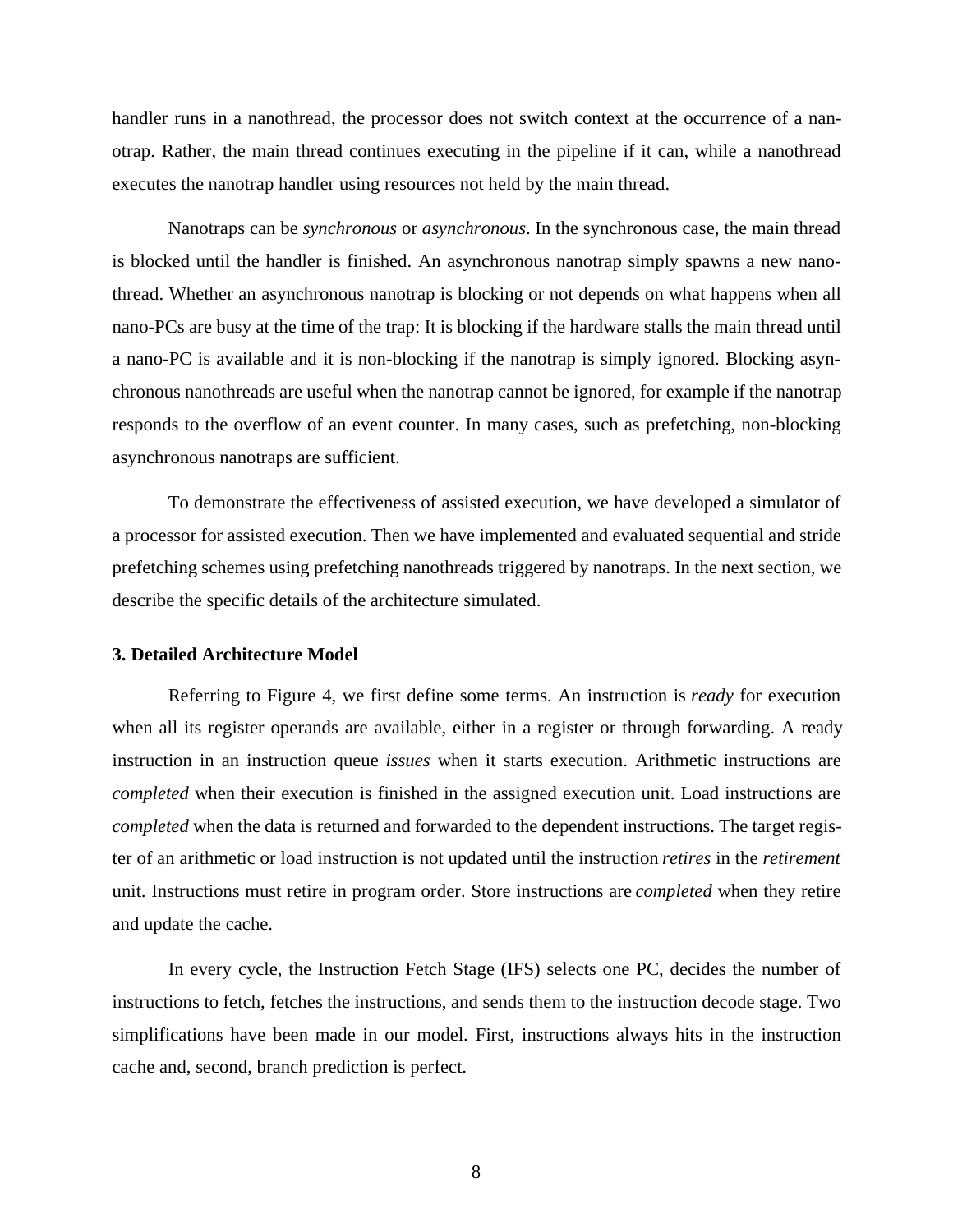The instruction fetch scheduler selects a thread based on the number of active nanothreads and the number of instructions in the processor for each active thread. If the number of main thread instructions is more than 50% of the capacity of all instruction queues, or if the number of main thread instructions in any instruction queue is larger than 2/3 of the queue capacity, IFS selects a nanothread with the smallest number of instructions in the processor. The number of instruction fetched in each cycle is less than or equal to the number of free slots in any one instruction queue and its maximum is four.

The next stage is the Instruction Decode Stage (IDS), which decodes up to four instructions in every processor clock. When any instruction queue is full, the decoding stage stalls. The Register Renaming and Enqueue Stage (RRES) resolves both Write-After-Write (WAW) dependency and Write-After-Read (WAR) hazards by renaming registers using 128 integer registers and 128 floating point registers.

Renamed instructions are attached to one of three different instruction queues: integer, float-point and address. Each instruction queue contains up to 12 entries. Therefore, the maximum number of instructions pending for execution is 36. Up to four instructions can be sent to the instruction queues in each processor cycle.

In every cycle, up to five instructions are selected to issue to the execution units based on a greedy algorithm that gives a higher priority to the oldest, ready-to-issue instruction. The instruction issue scheduler also gives higher priority to nanothreads in the address queue in order to drain them as fast as possible and avoid deadlocks.

Integer instructions and floating-point instructions can be issued out-of-order, as soon as they are ready. As soon as its execution is completed, an arithmetic instruction releases any RAW register dependency with subsequent instructions, leaves the instruction queue, and proceeds to the retirement stage.

The address queue is managed in FCFS manner. No instruction in this queue can be issued until all instructions in front of it have been issued and have computed their memory address. Moreover a load cannot issue if a store with the same address is pending in front of it in the queue. As soon as the data is returned, loads forward the results to dependent instructions. All load/store instructions are kept in the address queue until they retire.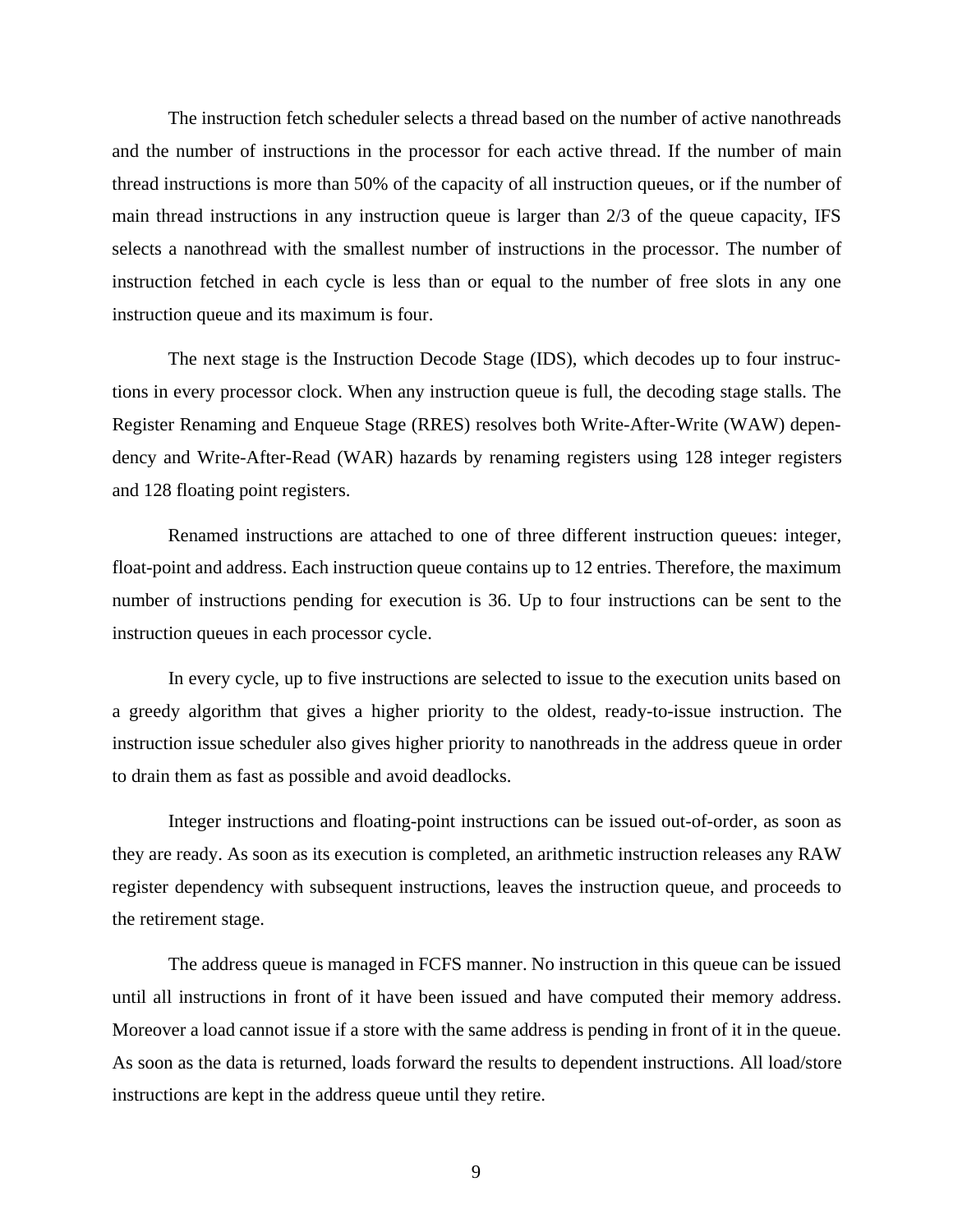Instructions can be issued to each execution unit at the maximum rate of one every cycle. The execution time of each type of instruction is shown in Table 1.

| <b>Instruction Class</b>                         | Execution Time (in cycle) |
|--------------------------------------------------|---------------------------|
| Integer Instructions                             |                           |
| Floating Point Instructions (except FDIV, FSQRT) |                           |
| Floating Point Instructions (FDIV, FSQRT)        |                           |
| Address Instructions (FLC cache hit)             |                           |

**Table 1: Execution Time of instructions**

After their execution, instructions move to the retirement buffer where they wait their turn to retire in the program order of their thread. Registers identify the next instruction to retire in each thread. Each instruction is tagged with a thread identifier and a serial number. There is no limit on the size of the retirement buffer and the number of retiring instructions in a processor cycle.

# **3.1. Support for Nanotraps**

To support nanotraps a special register called Nanotrap Handler Address Register (NHAR) is added to the instruction fetch stage. NHAR keeps the start address of a common nanotrap handler. At the occurrence of a nanotrap, an inactive nano-PC (if any) is allocated to the nanothread and initialized to the content of NHAR. The nano-PC is returned to the inactive pool of PCs when a return from trap instruction (RETT) is executed in the nanothread.

Once dispatched the nanotrap handler must identify the source of the nanotrap. This is done through a set of Nanotrap Status Registers (NSR). In this paper there is only one NSR, associated with the second-level cache, but, in general we can imagine multiple NSRs, associated with other resources in the machine. Moreover, whereas at most one nanotrap may occur in every cycle in the second-level cache, multiple nanotraps could occur at the same time in the general case. We therefore need a mechanism to serialize nanotraps and to give time to the hardware to react and allocate a nanothread to each nanotrap without losing any. The mechanism is shown in Figure 5.

In every processor clock, the FIFO register is shifted forward. Whenever a new nanotrap is detected through a valid NSR, the NSR is selected. While the NSR moves up in the FIFO, a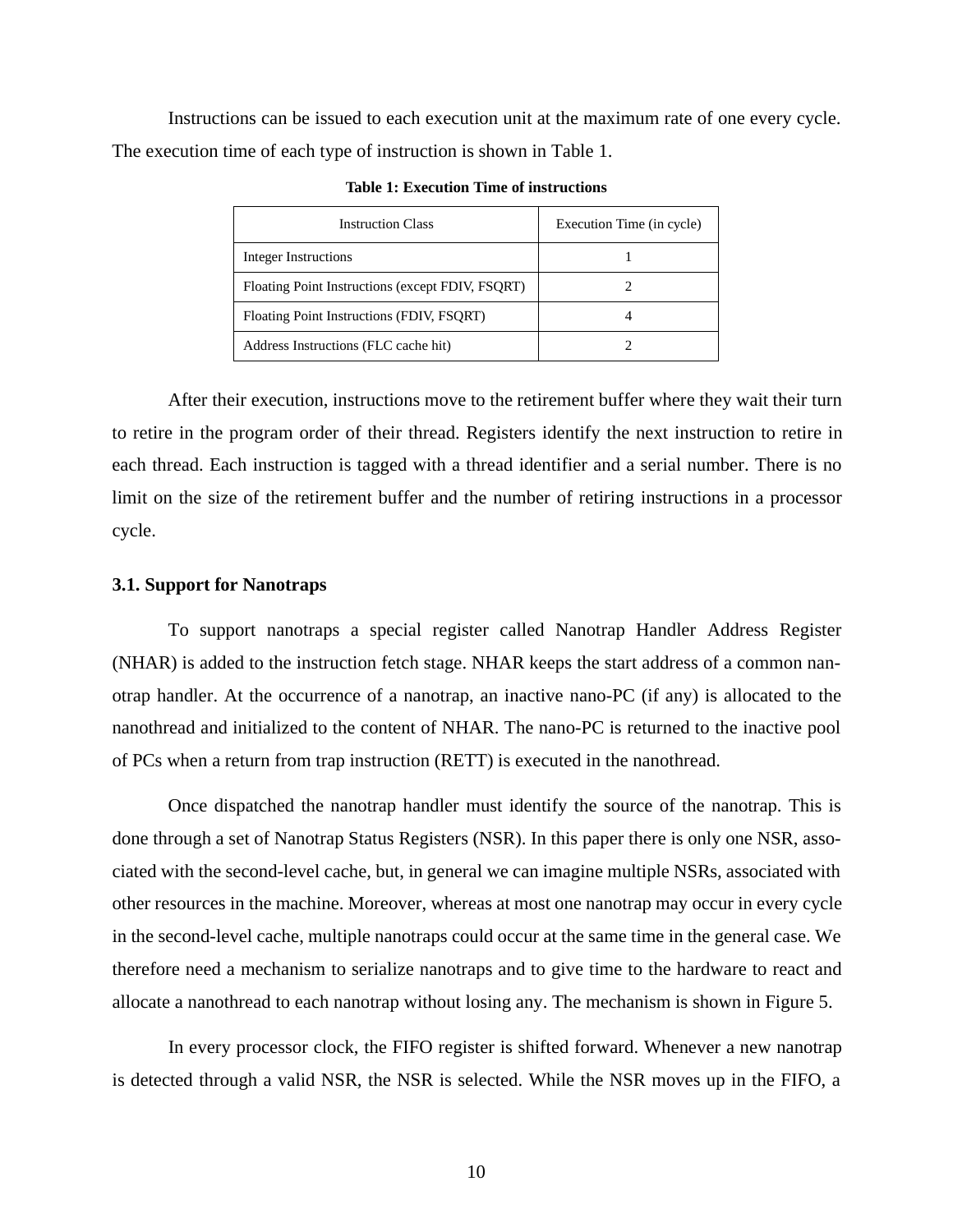new nano PC is selected and initialized to the value in NHAR. When the NSR emerges from the FIFO, the hardware is ready to store it in a nanothread-specific trap status register (NTSR). In the next clock the newly activated nanothread is a candidate for instruction fetch. The FIFO in Figure 5 gives the hardware four clocks to react to the nanotrap.





#### **3.2. Memory Subsystem**

The memory subsystem contains separate instruction cache and data cache. The instruction cache is not simulated. This is equivalent to assuming that the instruction cache never misses. The data cache is made of a First Level Cache (FLC) and a Second Level Cache (SLC). Both are single-ported, write-back, direct-mapped with 32 byte blocks. FLC and SLC access times are 1 pclock and 6 pclocks respectively.

SLC is non-blocking. In a nonblocking cache there are two types of misses: primary and secondary misses [9]. A primary miss triggers a block fetch from memory. A secondary miss does not access memory because a primary miss for the same block is already in progress. All accesses missing in SLC occupy a slot in a Pending Memory Access Queue (PMAQ). Accesses causing secondary misses are merged with their corresponding primary miss in PMAQ. Up to 32 memory accesses (including prefetches) may be in progress in the second-level cache at any one time. The memory access latency is either 50 or 200 pclocks. Memory conflicts are not simulated.

# **4. Prefetching**

We have experimented with both sequential and stride prefetching. Only load/store *primary* data misses in SLC may generate nanotraps. Prefetch instructions are sent to the address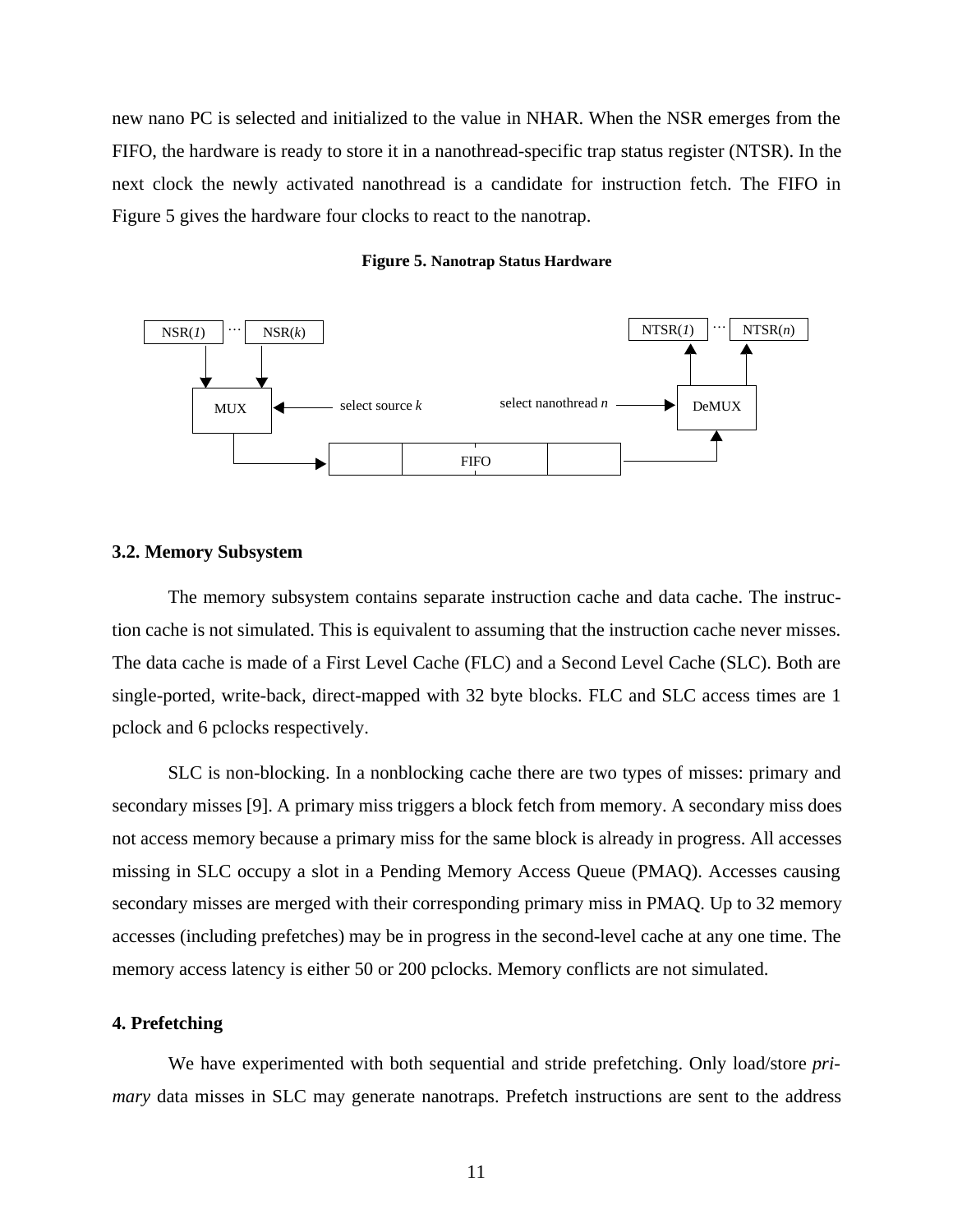queue in the processor. However, contrary to other memory access instructions, they do not wait in the queue until retirement. Rather, they are sent to the second level cache when they can be issued and are removed from the address queue. If a prefetch instruction hits in SLC, it is dropped. Otherwise, it is inserted in PMAQ as are other load/store misses.

# **4.1. Software sequential prefetching**

In sequential prefetch, whenever a miss occurs in the second-level cache, the blocks following the missing block in the address space are *prefetched* into the cache. The number of prefetched blocks can be adjusted for different programs, but remains constant for the entire execution of a given program. Software sequential prefetch executes the same nanothread code for every miss. The NTSR must be loaded with the address of the missing access. The nanothread does not read any register of the main thread and there is no need to synchronize.

The nanotrap handler code for sequential prefetching is shown in Figure 6. By simply increasing the faulting memory address (obtained from the NTSR) by the cache block size, the trap handler generates a number of prefetches equal to prefetch count.

#### **Figure 6. Software Sequential Prefetch Handler**

```
prefetch_address = faulting memory address;
do {
       prefetch_address = prefetch_address + CACHE_LINE_SIZE;
       issue prefetch from prefetch_address;
} while (-i > 0);
return from trap;
i = prefetch count;
```
# **4.2. Software stride prefetching**

Stride prefetch relies on the compiler to tag memory instructions which may trigger a prefetch on a miss and to identify the stride that should be used, as was done in [20]. Each tagged memory access instruction in the program may have its own nanotrap code. The NSTR is thus loaded with the value of the PC for the faulting instruction. The starting address of the prefetch is calculated from the context of the main thread stored in registers or on the execution stack.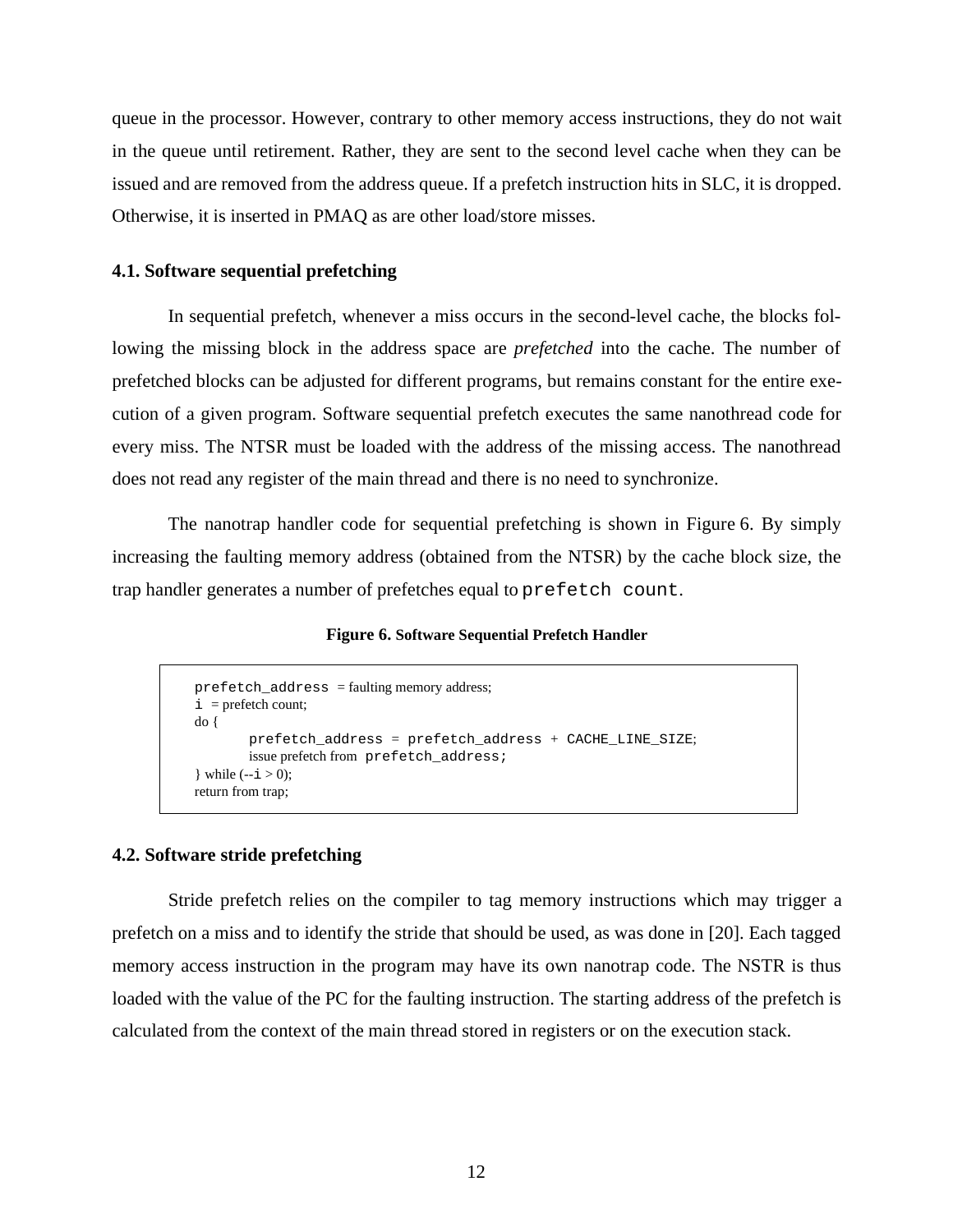#### **Figure 7. Prologue of the Software Stride Prefetch Handler**

```
pc = faulting PC;
start = start address of hash table;
index = pc & 0xfff;hash_tbl_addr = start+index;
while (1) {
      reads a hash table entry from hash_tbl_addr;
      if (pc = address defined at hash_tbl_addr) goto trap_start_addr;
      if (the entry is blank) break;
      increase hash tbl addr;
}
return from trap;
```
The software stride prefetching handler is preceded by a *prologue*, shown in Figure 7 which looks up a hash table using the PC value found in NTSR. If there is a valid entry in the hash table, the faulting address qualifies for prefetching and the handler jumps to the code corresponding to the specific PC value. If it does not, the handler terminates.

# **Figure 8. PC-specific Part of the Software Stride Prefetch Handler**

```
prefetch_address is loaded from the context of main thread;
do {
       prefetch address = prefetch address;
       issue prefetch from prefetch address;
} while (-i > 0);
return from trap;
i = min(prefetch count, calculated stride count);
```
The actions taken by the trap handler depends on the PC of the faulting instruction. The part of the trap handler code that is PC-specific is shown in Figure 8. The compiler generates code to compute the prefetch addresses based on the iteration count and the faulting address obtained from the main thread context.

We have simply ignored the synchronization problem between the main thread and the prefetching nanothread. It is therefore possible that some of the prefetches are fetching useless blocks, but this does not affect program correctness. The hardware simply ignores prefetches that cause protection traps. The number of prefetches is most of the time given by the default prefetch count, as in sequential prefetch, except towards the end of the loop where the number of prefetches depends on the number of iterations left.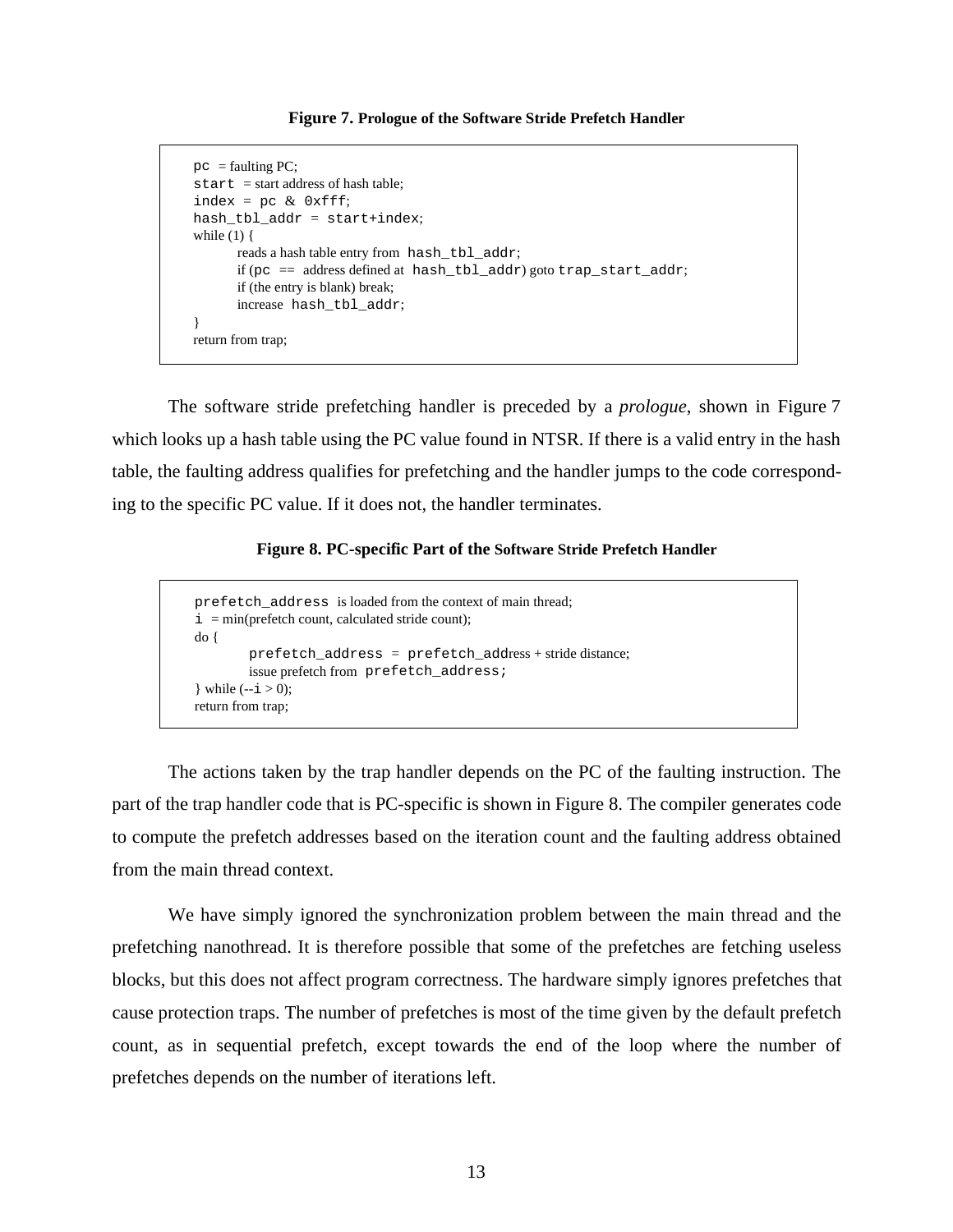# **4.3. Ideal prefetchers**

The purpose of the simulations is to evaluate the effectiveness of nanotraps in emulating prefetching hardware. As a reference point, we also model ideal hardware prefetchers, which generate exactly the same prefetches as the software prefetcher in the second-level cache, but with no overhead. This can be achieved by executing the software handlers at the time of a cache miss outside of the simulator. Thus at the occurrence of a cache miss, the ideal prefetcher generates the addresses to prefetch and inserts them in a prefetch address queue in zero simulation time. The second-level cache then executes the prefetches one by one, inside the simulator.

# **5. Evaluation Methodology**

We have run a detailed simulation model to experiment with assisted execution. The simulation environment is based on two separate simulators working together in a tightly-coupled fashion. A trace-driven simulator, called superscalar, implements a superscalar processor with support for assisted execution. It is driven by an execution-driven Sparc processor simulator, called CacheMire-2 [1], which generates decoded instruction streams for main thread and nanothreads to superscalar. Superscalar sends requests for instructions to CacheMire-2 with instruction count and thread identifier in the instruction fetch stage. Then, CacheMire-2 executes the given thread by the given number of instructions and returns the decoded instructions to superscalar.

# **5.1. Benchmarks**

We have run seven benchmarks from the SPEC95 benchmark suite [22]: two SPECint95 applications (go, compress) and five SPECfp95 applications (swim, applu, su2cor, mgrid, wave5). The code used for stride prefetching is generated by the Napai compiler developed at Halmstad University by Jonas Skeppstedt's group [15]. This compiler produces highly optimized code [20]. Each benchmark binary has a prologue and PC-specific trap handlers for stride prefetching, as well as a separate file for the hash table. The hash table contains 4096 entries but, in most cases, only about 10% of the entries are defined and conflicts are rare. The same benchmark binaries are used for the different prefetching strategies. For stride prefetching schemes, the content of the hash table is read into the data area, and the address of the prologue is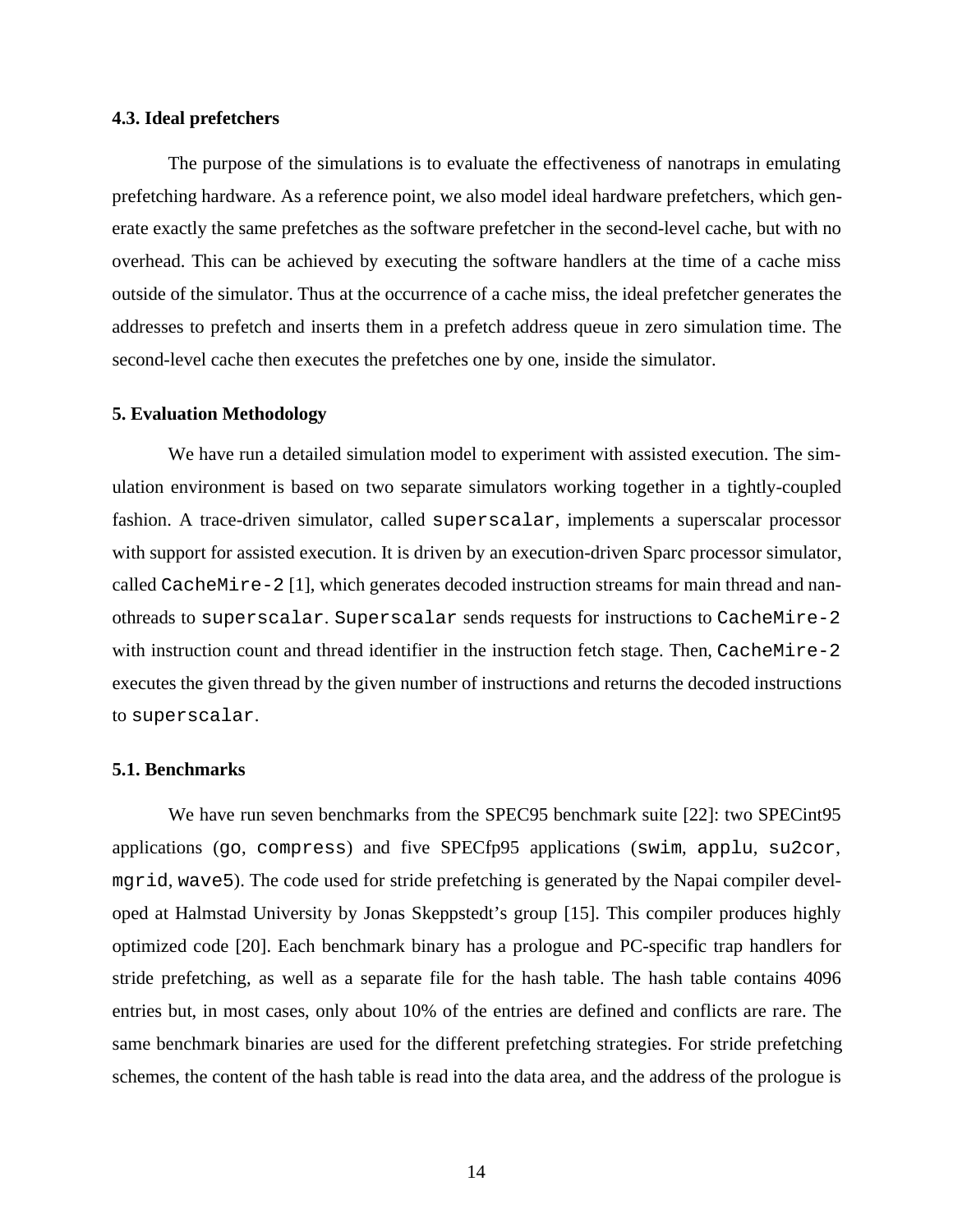saved in NHAR (Figure 4) at the beginning of the simulation.

We simulate 100 million instructions of each benchmark (not counting nanothread code). The cache sizes are scaled differently for each benchmark. They are given in Table 2.

|                 | applu | compress | go    | mgrid | su <sub>2</sub> cor | swim   | wave <sub>5</sub> |
|-----------------|-------|----------|-------|-------|---------------------|--------|-------------------|
| <b>FLC</b> Size | 4 KB  | 16 KB    | 16 KB | 4 KB  | $2$ KB              | $2$ KB | 4 KB              |
| <b>SLC</b> Size | 32 KB | 64 KB    | 64 KB | 32 KB | 8 KB                | 8 KB   | 16 KB             |

**Table 2: Data Cache Sizes**

For each benchmark and each memory latency, we report the results for the best prefetch count, which is shown in each figure.

# **5.2. Performance Metrics**

The *execution time* is the main measure of performance. However, to gain better insight into the behavior of each benchmark, we also measure memory blocking time, degree of bad prefetch, nanotrap response time, nanothread activity, and thread concurrency.

The *memory blocking time* is the part of the execution time in which no instruction of the main thread makes progress in the pipelines. The *degree of bad prefetches* is the fraction of prefetched blocks that are never accessed before they are replaced or before the end of the simulation. *Nanotrap response time* is the average time between a primary cache miss and the sending of the first prefetch to the second level cache. *Nanothread activity* is the ratio between the number of nanothread instructions and the number of main thread instructions executed. *Thread concurrency* indicates the number of threads running concurrently. In every processor cycle, we record the number of threads active in the processor. At the end of the simulation, we compute the fraction of cycles that a given number of threads were active.

## **6. Simulation Results**

# **6.1. Sequential Prefetch**

Figure 9 compares systems with software and ideal sequential prefetching to the same system with no prefetching. It appears that software sequential prefetch is as effective as the ideal hardware prefetchers. We first comment on the effectiveness of prefetching on the benchmark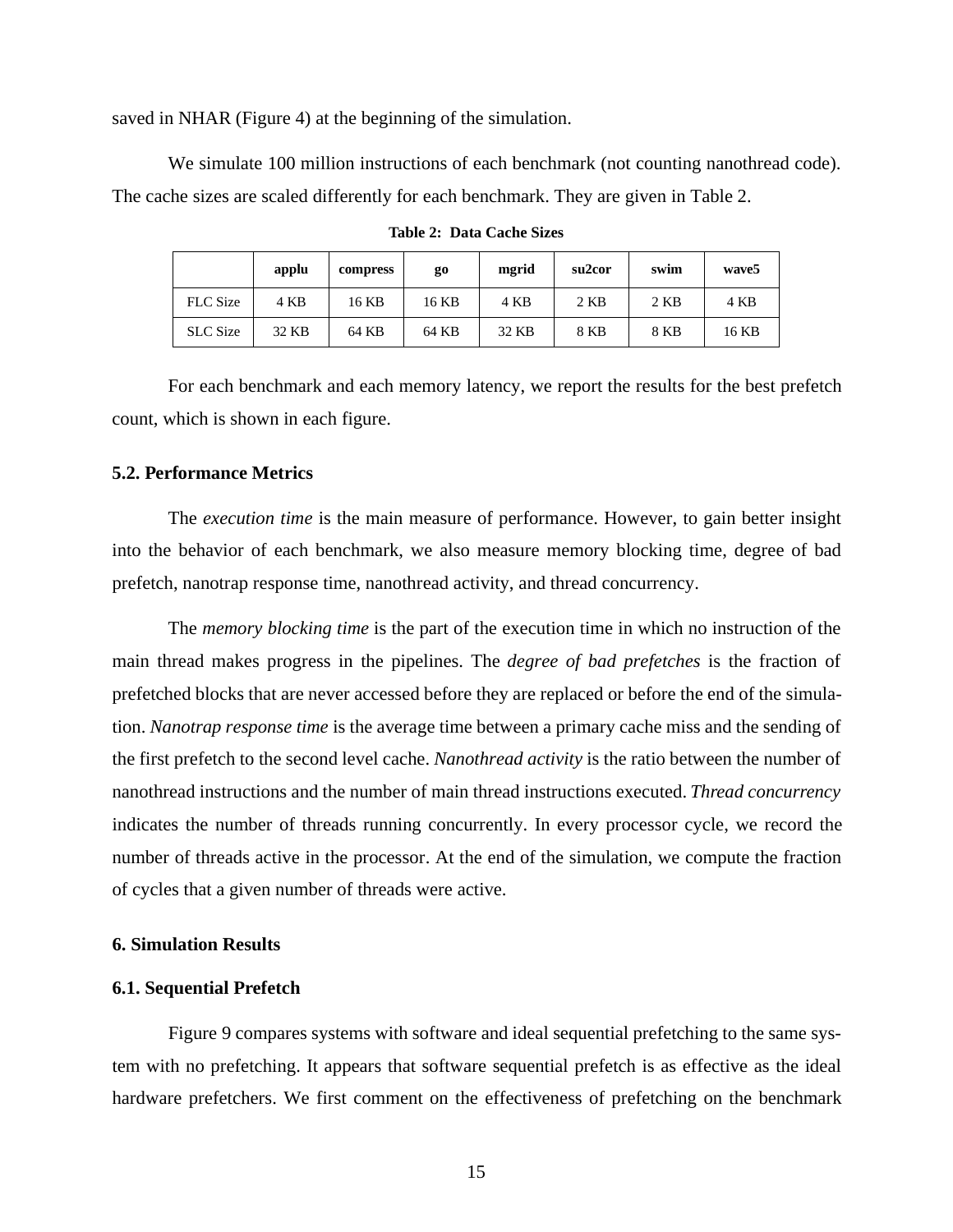





exhibits very little memory blocking there is little to be gained by prefetching. This is clearly the exhibits very little memory blocking there is little to be gained by prefetching. This is clearly the The effectiveness of sequential prefetching varies with applications. When an application The effectiveness of sequential prefetching varies with applications. When an application

**(b) Memory Latency=200pclocks**

(b) Memory Latency=200pclocks

Pure Execution Time

Pure Execution Time

Memory Blocking Time

Memory Blocking Time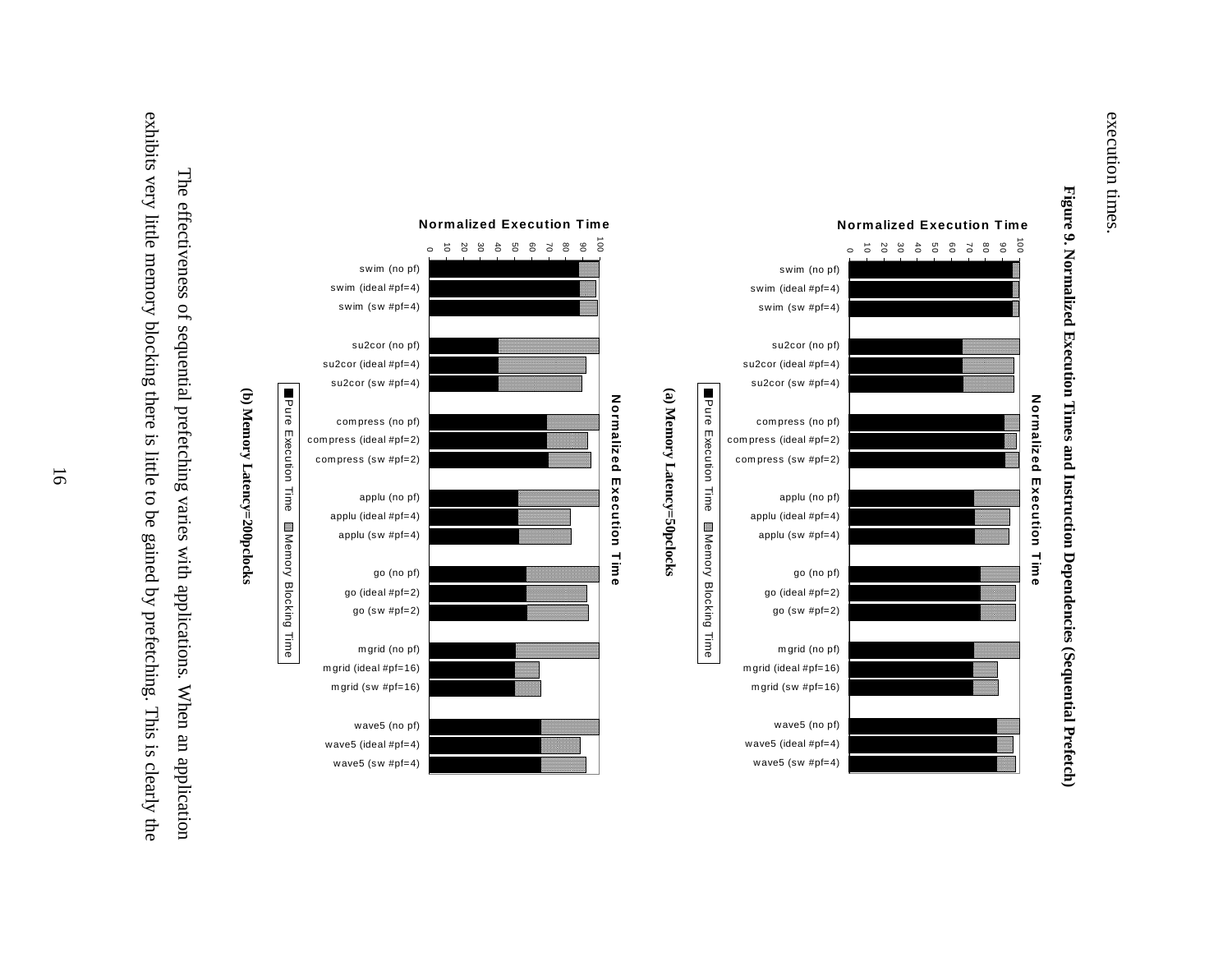case for swim. Because swim's data miss rate is extremely low (see Table 3), its performance improves less than 2% with prefetching. Two benchmarks, applu and mgrid, show larger improvements due to prefetching. Even with a latency as low as 50 pclocks, the execution times improves by up to 13% in the simulations with prefetching. Other programs show moderate improvements. Similar trends were also observed and reported in [2].

The quality of the prefetches affects the performance directly. Table 3 and Table 4 show the miss rates and the degree of bad prefetches for the latency of 50 pclocks. The miss rates of ideal and software prefetching differ because the timing of the prefetches is different. For mgrid the miss rate with prefetching is cut down to less than 20% and the degree of bad prefetches is relatively low (54.63%) considering the prefetch count of 16. Even though sequential prefetching does not use application-specific stride information when deciding the blocks to prefetch, it is most effective for mgrid.

Sequential prefetching reduces execution time 1) by cutting the number of primary miss and 2) by turning some primary misses into secondary misses. As shown in Figure 10, in the case of wave5, the number of primary data misses is sharply reduced under prefetching.





**Primary M iss vs. Secondary M iss**

For swim and wave5, the number of secondary misses increases under prefetch while the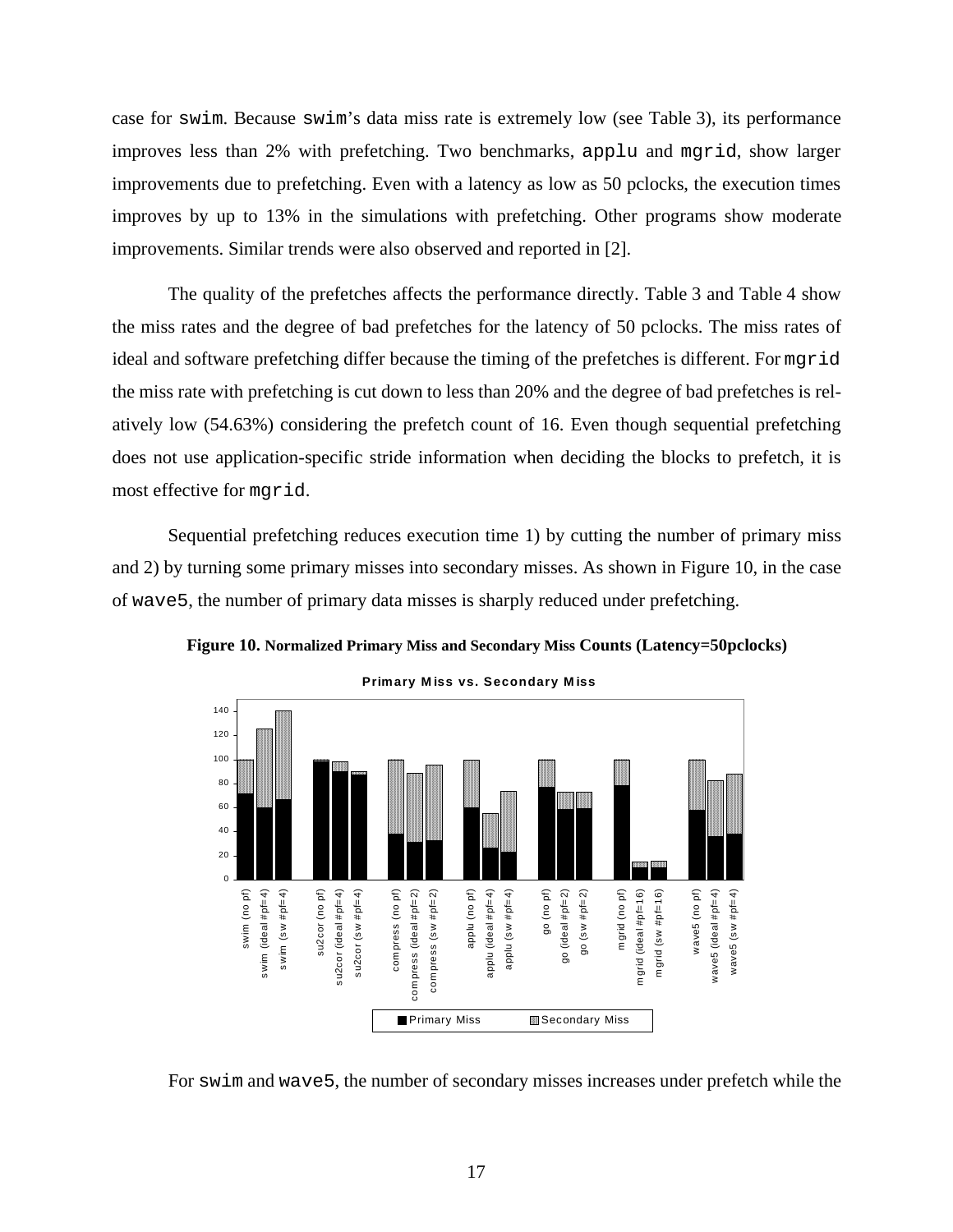number of primary misses decreases. However, secondary misses do not affect performance much. Most of the time, the average penalty seen by secondary misses in prefetching cases is almost equal to the memory latency, which implies that most secondary cache misses tend to happen right after a primary cache miss on the same block. Accesses causing secondary misses must still wait in the address queue until the preceding primary miss retires and would have to wait even if they were hits. This explains why Applu with software prefetching experiences more secondary cache misses than with ideal prefetching but the execution time is not affected.

|                       | swim | su <sub>2</sub> cor | compress | applu | go   | mgrid | wave <sub>5</sub> |
|-----------------------|------|---------------------|----------|-------|------|-------|-------------------|
| No Prefetch           | 0.28 | 3.29                | 3.66     | 3.55  | 2.13 | 4.29  | 2.70              |
| <b>Ideal Prefetch</b> | 0.36 | 3.21                | 3.25     | 1.96  | 1.56 | 0.65  | 2.22              |
| <b>SW</b> Prefetch    | 0.40 | 2.97                | 3.50     | 2.61  | 1.56 | 0.66  | 2.38              |

**Table 3: Miss Rate (primary + secondary) (%) (Latency = 50 pclocks)**

**Table 4: Degree of Bad Prefetches (%) (Latency = 50 pclocks)**

|                     | swim  | su <sub>2</sub> cor | compress | applu | go    | mgrid | wave <sub>5</sub> |
|---------------------|-------|---------------------|----------|-------|-------|-------|-------------------|
| <b>Bad Prefetch</b> | 75.87 | 79.60               | 79.16    | 40.87 | 57.60 | 54.63 | 79.04             |

These observations agree with previously published results in different environments. It is known, for example, that the execution time of ILP processors is not that sensitive to the penalty experienced by individual memory access instructions [19]. Similarly, in [16] software-controlled prefetching [14] is shown to be less effective in reducing the memory blocking component of execution time than in traditional processor.

#### **6.2. Nanothread Activity**

The nanothread activity is displayed in Table 5. This activity is quite low and we believe that nanothreads could efficiently implement much more complex mechanisms than sequential prefetching. Nanothreads work harder in favor of su2cor because most cache misses in su2cor are primary misses (Figure 10) and its miss rate is high as shown in Table 3.

|          | swim | su <sub>2</sub> cor | compress | applu | go   | mgrid | wave <sub>5</sub> |
|----------|------|---------------------|----------|-------|------|-------|-------------------|
| Activity | 0.67 | 9.11                | 2.11     | 3.87  | 1.98 | 5.99  | 3.96              |

**Table 5: Nanothread Activity (%)**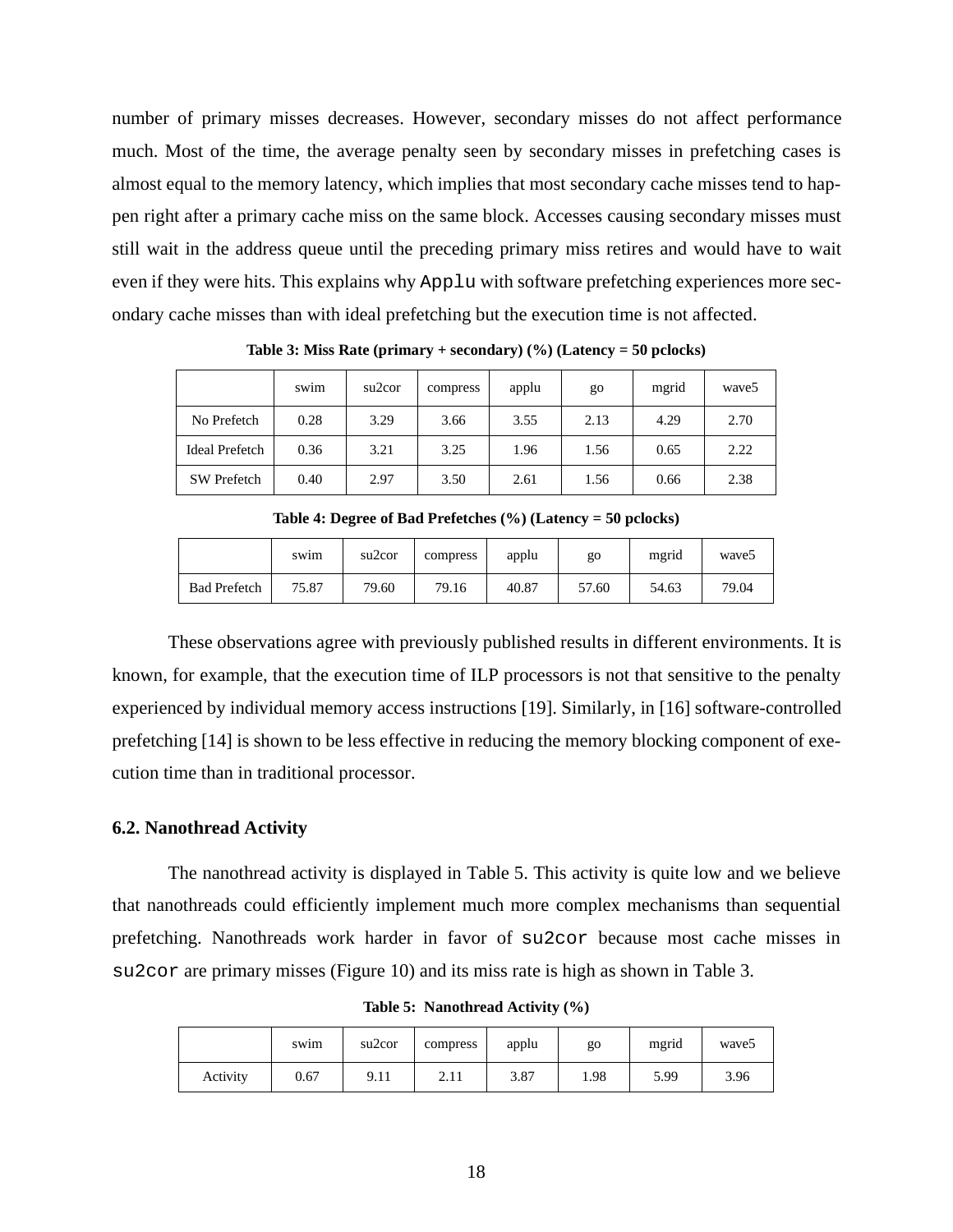|           | swim     | su <sub>2</sub> cor | compress | applu    | $g_{O}$  | mgrid    | wave <sub>5</sub> |
|-----------|----------|---------------------|----------|----------|----------|----------|-------------------|
| 1 thread  | 95.59573 | 79.30909            | 92.72737 | 89.96152 | 91.65257 | 92.77511 | 88.23303          |
| 2 threads | 3.09828  | 16.17952            | 3.65240  | 7.49005  | 7.96112  | 3.60884  | 5.34133           |
| 3 threads | 0.56539  | 4.42414             | 2.77154  | 2.52565  | 0.29383  | 2.85355  | 4.92720           |
| 4 threads | 0.66068  | 0.07493             | 0.60405  | 0.02088  | 0.04541  | 0.39372  | 1.35182           |
| 5 threads | 0.07615  | 0.00905             | 0.24452  | 0.00119  | 0.02178  | 0.16088  | 0.12832           |
| 6 threads | 0.00199  | 0.00243             | 0.00004  | 0.00008  | 0.01537  | 0.05362  | 0.01186           |
| 7 threads | 0.00112  | 0.00039             | 0.00004  | 0.00027  | 0.00921  | 0.06212  | 0.00377           |
| 8 threads | 0.00066  | 0.00045             | 0.00005  | 0.00036  | 0.00071  | 0.09215  | 0.00266           |

**Table 6: Thread Concurrency (%)**

Nanothreads compete with the main thread in the instruction fetch scheduler and the instruction issue scheduler, and cause structural hazards. However Figure 9 comparing the execution times of nanothread-based prefetching and ideal prefetching shows that these conflicts do not slow down the main thread significantly, even in the case of su2cor. The reason is that most of the time the main thread runs alone or concurrently with a few nanothreads. Table 6 shows the thread concurrency. *i thread* means that the main thread plus (*i* -1) nanothreads are active. We observe that the time during which less than three nanothreads are working with the main thread covers 99% of the total execution time, and that the main thread runs alone more than 80% of the time. Four nano-PC would have been sufficient to support sequential prefetching in this architecture.

|                | swim  | su <sub>2</sub> cor | compress | applu | go    | mgrid | wave5 |
|----------------|-------|---------------------|----------|-------|-------|-------|-------|
| Ideal Prefetch | 4.00  | 4.03                | 4.04     | 4.34  | 4.06  | 7.23  | 4.83  |
| SW Prefetch    | 45.51 | 35.88               | 21.55    | 56.93 | 37.02 | 47.51 | 52.73 |

**Table 7: Latency in pclocks until the First Prefetch (Memory Latency=50 pclocks).**

Table 7 shows the nanotrap response time. The latency between the primary miss and the first prefetch request in the ideal case is not affected directly by processor activity because the prefetches are triggered and executed in the cache controller. The only delay in this case is the queueing time in the prefetch queue and possible backup of PMAQ.

By contrast, prefetching nanothreads must first get through the instruction queues. If any instruction queue is full at the occurrence of a nanotrap, the instruction fetch stage stalls and the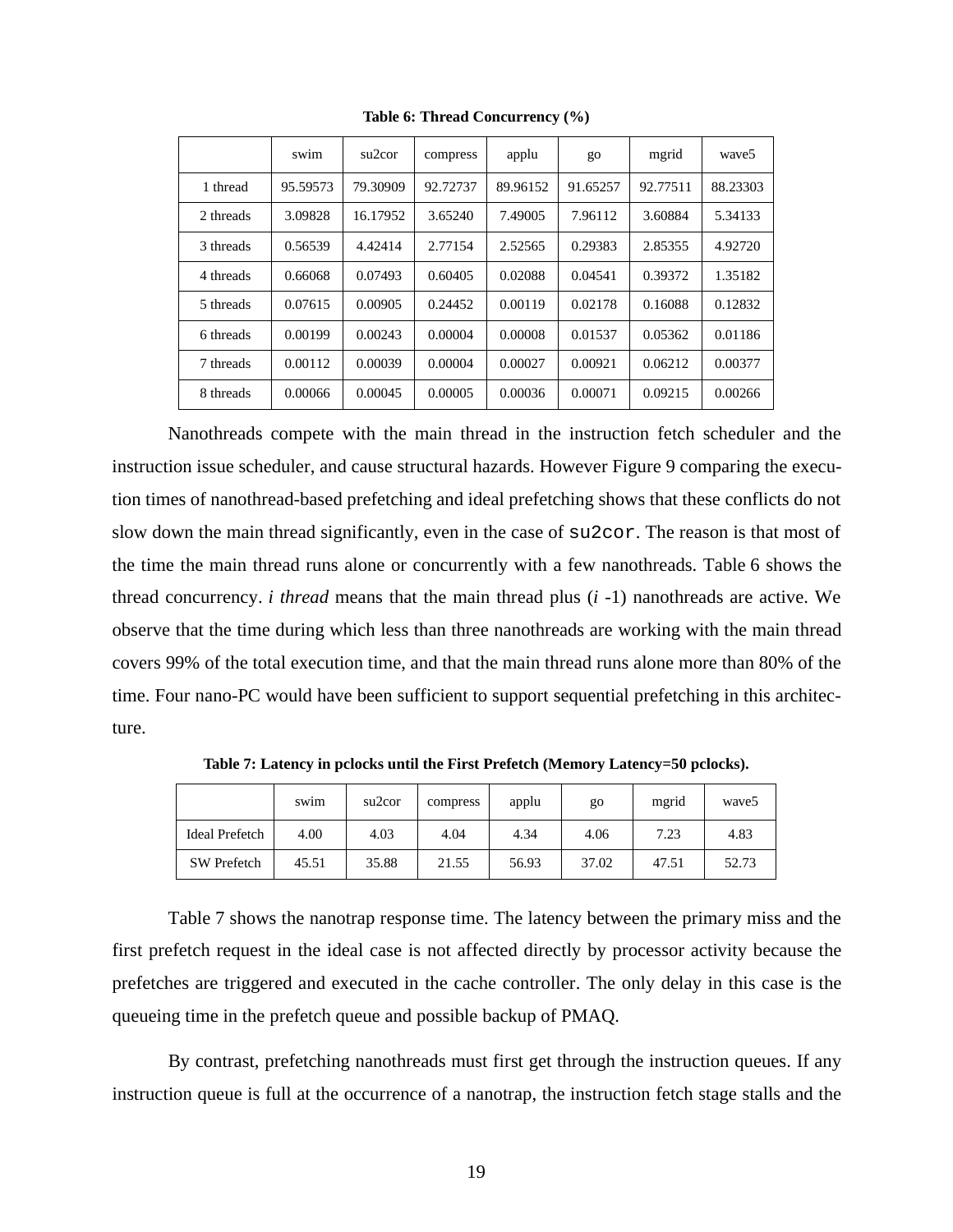nanothread is also delayed. Hence, longer memory access latencies further delay the response time of nanothreads. This delay may have some effects on the execution times

# **6.3. Stride Prefetch**

The speedup due to prefetching is dependent upon the efficiency of the prefetching algorithm. Table 8 shows the comparison between four different prefetch configurations: no prefetching, ideal stride prefetching, software stride prefetching and software sequential prefetching for the case of applu. When applicable, the numbers in parenthesis are relative to the corresponding value for the system with no prefetch, except for the memory blocking time, which is relative to the execution time of the system with no prefetch.

The nanothread response times are 194.4 and 237.9 pclocks for sequential and stride prefetching respectively. The main reason why the response times are so long is that, most of the time, instruction queues are saturated, especially the address queue. In applu, the average address queue occupancy is about 11 entries out of the queue size of 12 entries throughout the execution time. This implies that the address queue is very likely to be full when a cache miss occurs, and the processor stalls. In this case, nanothread instructions can be fetched only after the missing data returns from memory and the instruction retires to make room for other instructions. The stride prefetching handler executes much more instructions than the sequential prefetch handler, which explains the difference in prefetch latencies of these two approaches.

| applu                      | No Prefetch                   | <b>Ideal Stride</b>  | Software Stride                   | Software Sequential      |
|----------------------------|-------------------------------|----------------------|-----------------------------------|--------------------------|
| <b>Execution</b> time      | 145335277 (100.00%) 119257176 |                      | $(82.06\%)$ 119951074<br>(82.53%) | 121273373<br>$(83.44\%)$ |
| Memory blocking time       | $(47.71\%)$<br>69345696       | 43201454<br>(29.73%) | 43870084<br>(30.19%)              | 45068436<br>$(31.01\%)$  |
| Miss rate                  | $3.55(100.00\%)$              | 2.19<br>$(61.69\%)$  | 2.21<br>$(64.51\%)$               | (75.49%)<br>2.68         |
| Primary miss rate          | $2.14(100.00\%)$              | 0.93<br>$(43.46\%)$  | 1.04<br>$(48.60\%)$               | $(38.32\%)$<br>0.82      |
| Degree of bad prefetch (%) | (NA)                          | 18.3                 | 19.3                              | 40.3                     |
| Issue rate                 | $0.688$ (100.00%)             | $0.839$ (121.95%)    | $0.834(121.22\%)$                 | $0.825(119.91\%)$        |
| Instruction dependency     | 7.559 (100.00%)               | 6.827<br>$(90.32\%)$ | 6.739<br>(89,15%)                 | 6.819<br>$(90.21\%)$     |
| Nanothread activity. (%)   | (NA)                          | (NA)                 | 7.941                             | 3.873                    |
| Nanothread response time   | (NA)                          | (NA)                 | 237.9                             | 194.4                    |

**Table 8: Comparison of Stride and Sequential Prefetch (for applu, Latency=200 pclocks)**

Among all the benchmarks applu is the one for which stride prefetching works best. As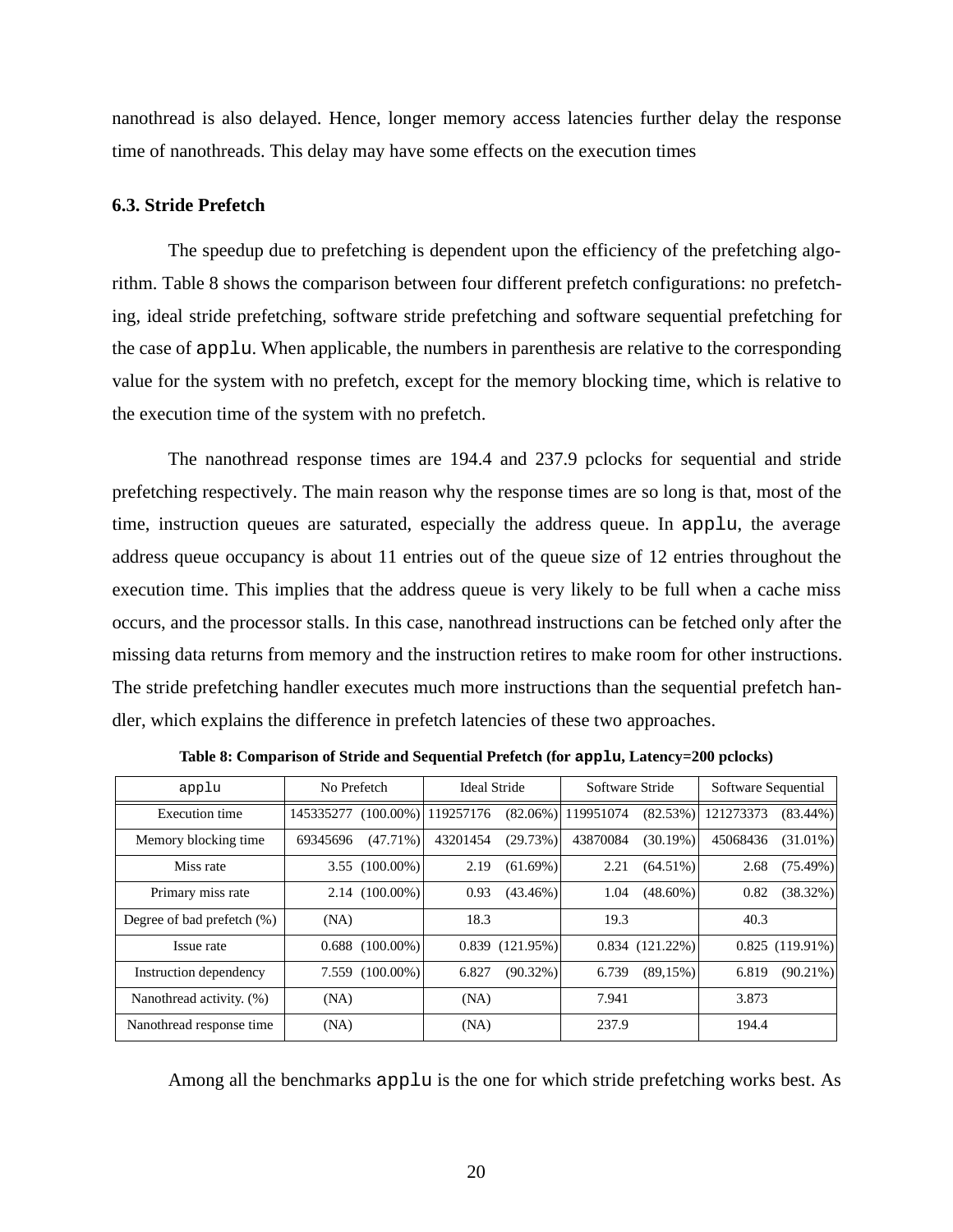indicated by the miss rate and the degree of bad prefetches, stride prefetching is more accurate than sequential prefetching. Although the stride prefetching handler executes more instructions than the sequential prefetching handler, this added work is mostly hidden by the highly concurrent execution of instructions in the processor [16].

# **7. Related Work**

The work previously published and relevant to this paper falls in three categories: memory informing operations, prefetching and simultaneous multithreading.

Horowitz, *et al*. [8] proposed *memory informing operations* to help software observe the memory referencing behavior by trapping on selected first-level cache misses and by taking actions when needed in the trap handler. Through simulations, they showed that the overhead of the memory informing trap handler is less than 40% of the total execution. One of the major reasons that memory informing operations are penalized by this overhead is that the processor model supports only one single thread at a time. Moreover, traps are expensive. In some sense we could say that nanotraps implementing sequential and stride prefetching are extensions of the memory informing operations to ILP processors with simultaneous multithreading. However, nanotraps and nanothreads are more general since they are not restricted to deal with events caused by the memory system.

Skeppstedt and Dubois [20] exploited the idea of memory informing operations in a traditional pipelined processor executing a single thread at a time to propose a hybrid software/hardware stride prefetching scheme in multiprocessors. Second-level cache misses trigger traps which either program and start an autonomous hardware stride prefetcher or issue the stride prefetches. The trap handlers run while the processor waits on memory access misses in a sequentially consistent system, which is not possible in an ILP processor. In this paper we have adopted the same stride prefetching algorithm in nanothreads. With assisted execution, the scheme becomes feasible and efficient in ILP processors.

Dahlgren and Stenstrom [4] compared sequential and stride prefetching for shared-memory multiprocessors. They showed that sequential prefetching outperforms stride prefetching for many applications, because most strides are shorter than the block size if the cache block is large enough and because sequential prefetching can exploit the locality of misses with non-stride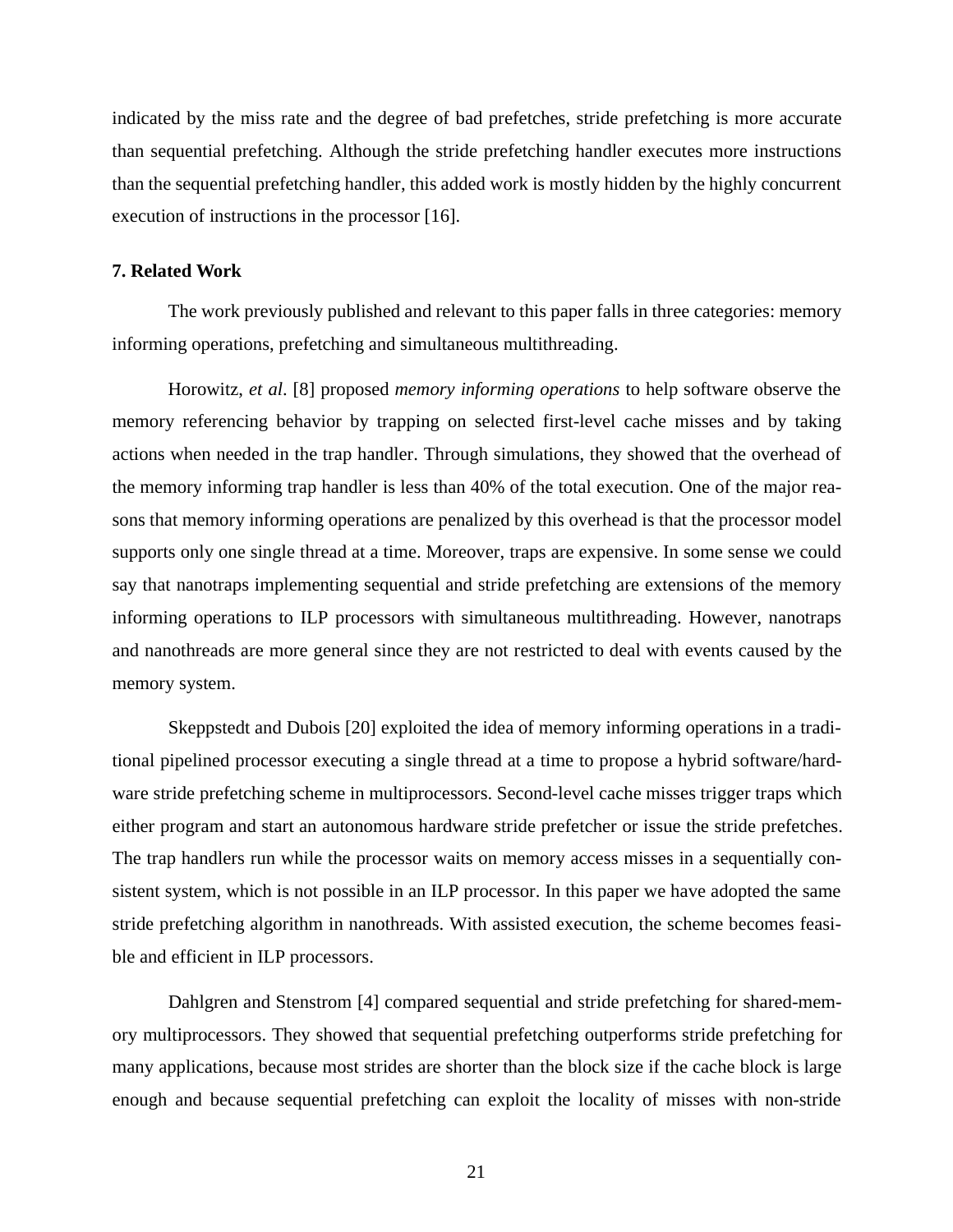accesses. Because sequential prefetching raises the traffic in the memory system stride prefetching may be superior to sequential prefetching under limited bandwidth. In a uniprocessor environment, where memory bandwidth issues are different, we have also observed that stride prefetching is more accurate but is not always as good as sequential prefetch. In the best case for stride prefetching, the case of applu, the software sequential prefetching is still very competitive, as shown in Table 8. However we did not simulate memory conflicts.

In [2], Charney and Puzak show instruction and data cache miss rates for the SPEC 95 benchmark suite on a traditional processor and evaluate two prefetching algorithms: next-sequential prefetching (NSP) and shadow-directory prefetching (SDP). The former approach is very similar to our sequential prefetch algorithm. Since they skip the first billion instructions in the program and simulated the next 500 million instructions, a direct comparison of their results with ours is difficult. However, some observations are consistent with ours. They show that prefetching is less effective for compress and go because these applications lack a next-sequential miss pattern. We also observed that the performance of these programs is worse as the prefetch count increases. The degree of bad prefetch of compress is the highest among all the benchmarks even with a small prefetch count. On the other hand, mgrid and applu do very well under the NSP scheme as well as in nanothread based sequential prefetch.

Ranganathan, *et al*. [16] show that software-controlled non-binding prefetching can be very effective for some applications in ILP processors. The overhead of prefetch instructions is less than in traditional processors because the execution of prefetch instructions is overlapped with other computation or memory accesses. Instead of adding prefetch instructions in the programs, we rely on nanotraps, which generate prefetches on cache misses only, tracking the dynamic application behavior. The effect of data misses in out-of-order superscalar processors was also studied by André Seznec and Fabien Lloansi [19].

The original goal of multithreaded processors was to eliminate processor blocking time due to program dependencies, which leads to a vast waste of hardware resources. Simultaneous multithreaded (SMT) processors were introduced by Tullsen et al. in [23]. SMT relies on the ability of parallelizing compiler to produce enough threads to exploit the processor resources and on the degree of parallelism embedded in application programs [5] [24] [6]. Pedro Marcuello and Antonio Gonzalez's multithreaded processor exploits the parallelism found in highly predictable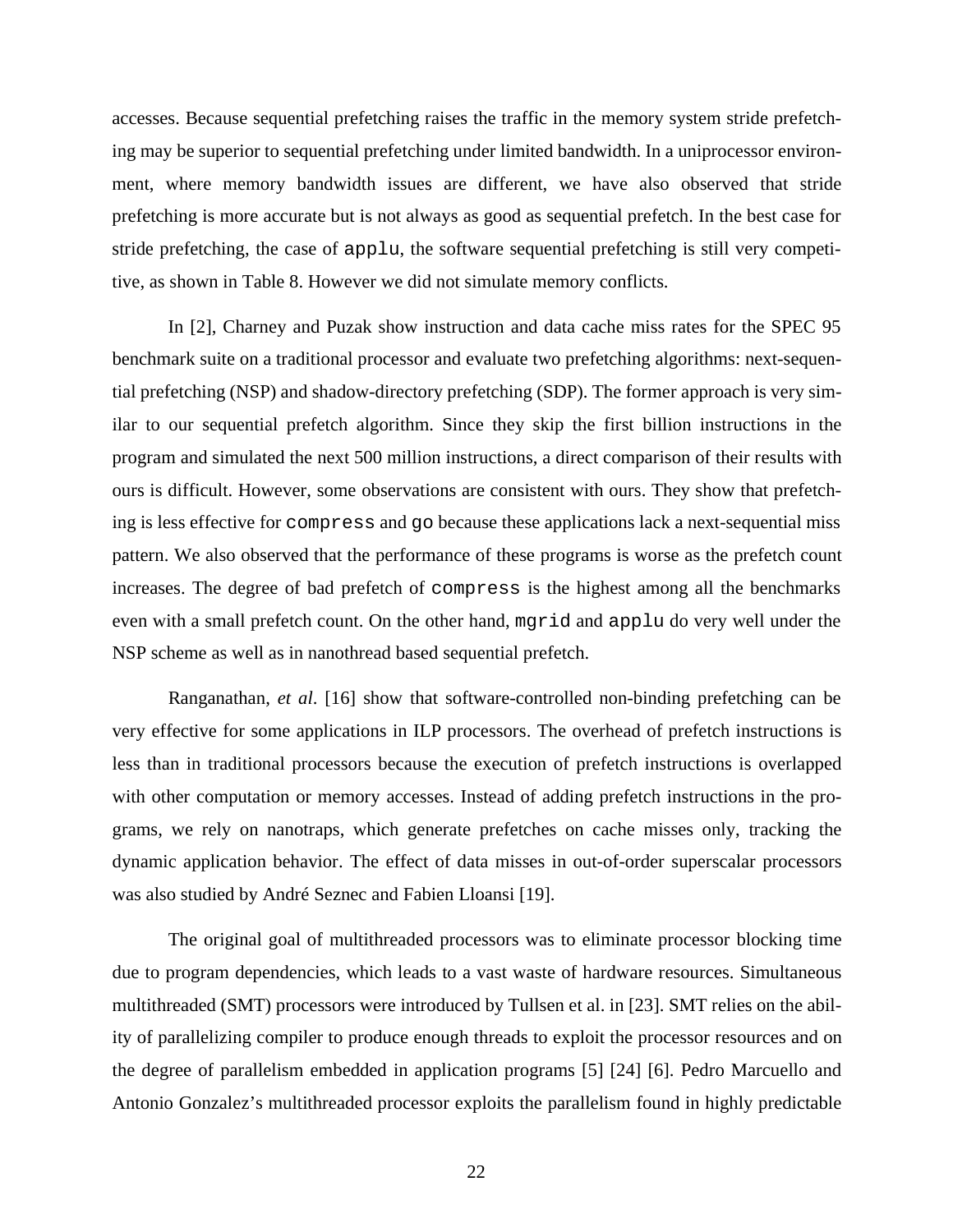branches such as loops without relying on special instructions or parallelizing compilers [12]. The assisted execution model is based on the general SMT model in that multiple threads runs concurrently by sharing the given processor resources but the parallelism comes from work added to the computation.

# **8. Conclusions and Future Research**

Assisted execution is a new execution paradigm. Assistant threads called nanothreads are attached to application threads. In the context of ILP processors and simultaneous multithreading, these nanothreads can boost the execution speed of the main thread while their instruction overhead is hidden by the concurrent execution of instructions in the processor. Assisted execution generalizes previous proposals such as memory informing operations and hybrid software/hardware prefetching strategies and provides a framework in which they can be more efficient.

Static, compile-time execution mechanisms are often preferred because dynamic mechanisms require additional work, which can easily offset their potential gains. We believe that assisted execution offers brand new opportunities for dynamic mechanisms. In a multiprocessor environment, nanotraps can be used to execute coherence protocol handlers [10]. By monitoring and predicting data and instruction access patterns based on compile-time knowledge nanothread may help reduce the cost of conditional branches and of data access penalties in irregular applications. Systems with adaptive hardware such as adaptive protocols, variable cache block size, or configurable interconnects may become feasible, since the overhead of monitoring and configuring is hidden in nanothreads. Dynamic execution profiling and software reconfiguration can also be done efficiently with nanothreads; in this approach called adaptive execution in [18], profiling information is gathered dynamically and is fedback to the main thread to affect its execution by selecting a different code segment. Finally, nanothreads could be used for other purposes than enhancing performance, such as low-overhead online diagnosis, and fault-tolerance by low-overhead online fault detection and hardware reconfiguration.

For the nanothread algorithms evaluated in this paper, synchronization was not a problem. In general however efficient synchronization mechanisms between nanothreads and main thread must be designed and evaluated, in the light of more complex dynamic execution mechanisms.

Another problem not addressed in this paper is the programming problem. Namely we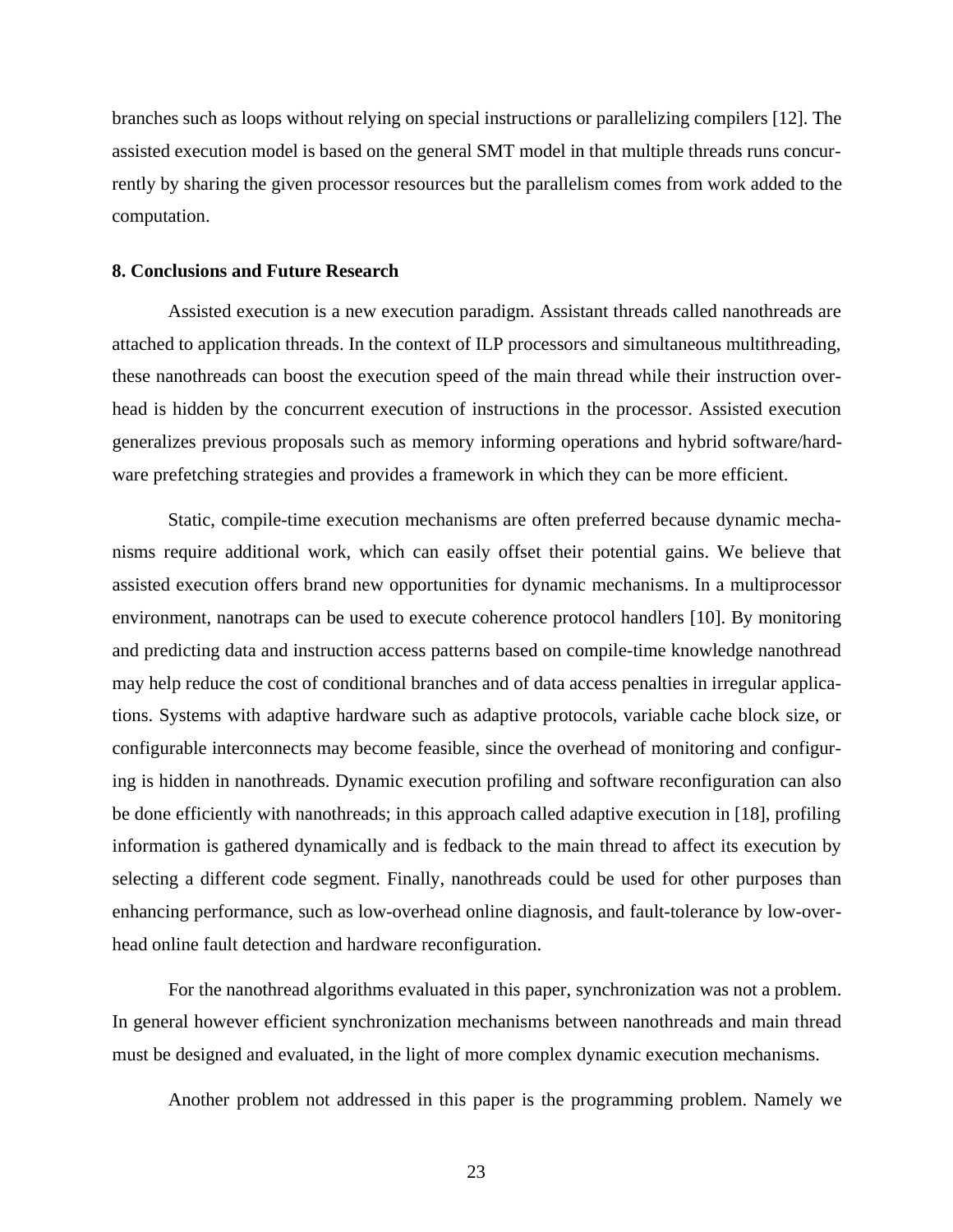need to create a programming environment in which nanothreads can be developed and attached to main threads. Whether a compiler can do this automatically is of course the main challenge.

# **Acknowledgment**

This work was funded by the National Science Foundation under Grant No. MIP-9633542. We want to thank Mary Hall of the Information Science Institute and Rafael Saavedra from the Computer Science Department at U.S.C. for many lively discussions on the topic of assisted execution and for helping in shaping the main ideas in this paper. Also, Jonas Skeppstedt from Halmstad University (Sweden) provided us with compiled code without which this work would have been impossible.

# **9. References**

[1] M. Brorsson, F. Dahlgren, H. Nilsson, and P. Stenström, "The CacheMire Test Bench - A Flexible and Effective Approach for Simulation of Multiprocessors," *Proceedings of 26th Annual Simulation Symposium*, pp. 41-49, March 1993.

[2] M. J. Charney and T. R. Puzak, "Prefetching and memory system behavior of the SPEC95 benchmark suite," *Performance analysis and its impact on design*, Vol. 41, No. 3, 1997

[3] T-F Chen and J-L Baer, "A Performance Study of Software and Hardware Prefetching Schemes," *Proceedings of the 21th International Symposium on Computer Architecture*, pp. 223- 232, May 1994.

[4] F. Dahlgren and P. Stenström, "Evaluation of Hardware-Based Stride and Sequential Prefetching in Shared-Memory Multiprocessors," *IEEE Transactions on Parallel and Distributed Systems*, Vol. 7, No. 4, pp. 385-398, April 1996.

[5] S. J. Eggers, et al., "Simultaneous Multithreading: A Platform for Next-generation Processors," *IEEE Micro*, pp. 12-18, September/October 1997.

[6] B. Goossens, "Tipi: The Threads Processor," *MTEAC '98 Conference*, 1998.

[7] L. Gwenlapp, "Dansoft Develops VLIW Design," *Microprocessor Report*, Vol. 11, No. 2, Feb. 17, 1997, pp. 18-22.

[8] M. Horowitz, M. Martonosi, T. C. Mowry, and M. D. Smith, "Informing Memory Operations: Providing Memory Performance Feedback in Modern Processors," *Proceedings of the 23rd Annual International Symposium on Computer Architecture*, pp. 260-270, May 1996.

[9] D. Kroft, "Lockup-free Instruction Fetch/Prefetch Cache Organization," *Proc. of the 8th Int. Symposium on Computer Architecture, pp. 81-87, May 1981*.

[10] J. Kuskin et al. The Standford FLASH Multiprocessor. *Proc. of the 21st Annual International Symposium on Computer Architecture,* pages 302-313, April 1994.

[11] C. Luk and T.C. Mowry, "Compiler-Based Prefetching for Recursive Data Structures," Proceedings of ASPLOS'96, Oct. 1996.